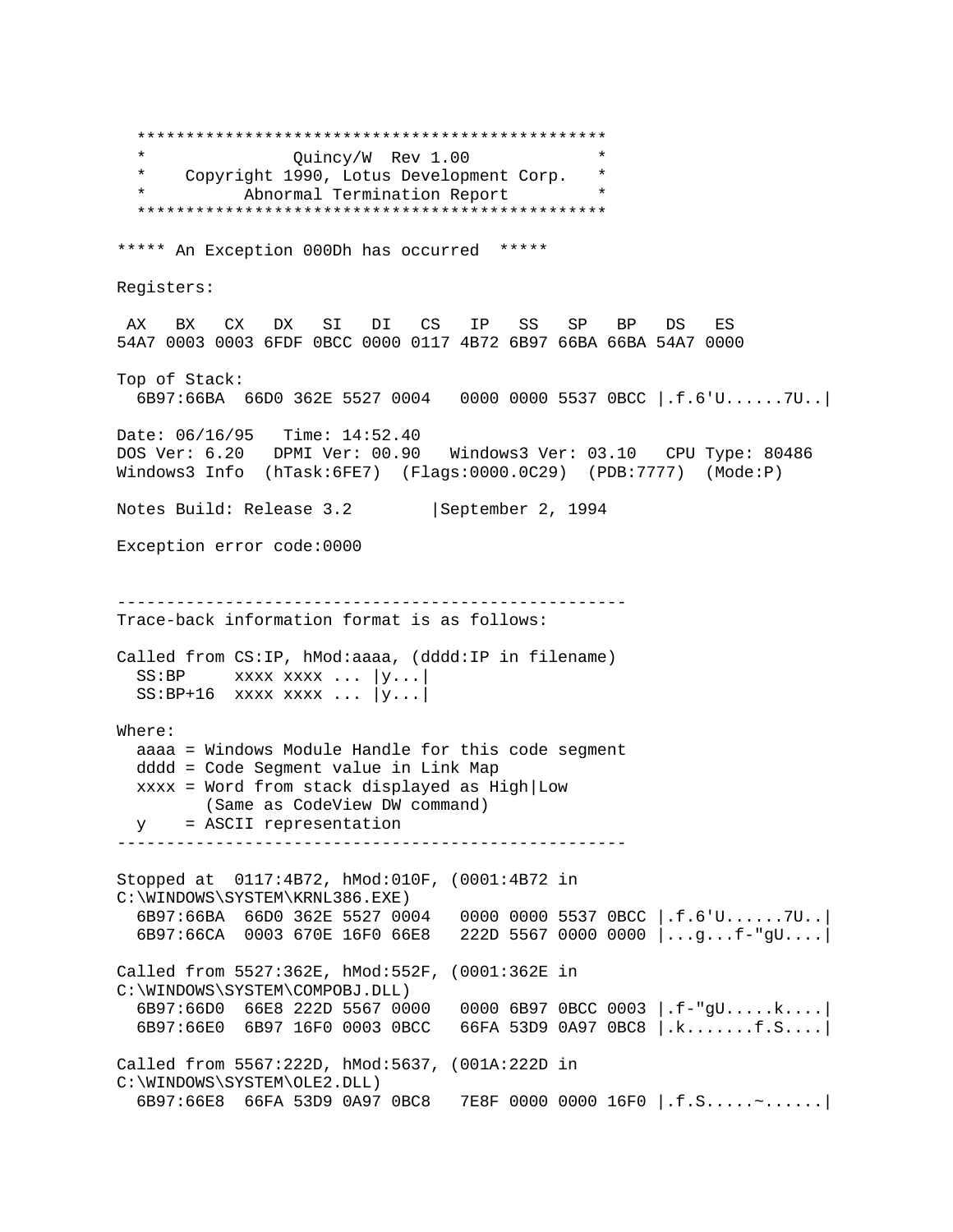6B97:66F8 0003 6716 15CE 0A97 0BCC 6D17 0000 0000 |...g.......m....| Called from 0A97:53D9, hMod:776F, (0009:53D9 in C:\OFFICE\SHARED\TEXTART\TEXTART.EXE)<br>6B97:66FA 6716 15CE 0A97 0BCC 6D  $6D1700000000003$  .g.......m..... 6B97:670A 0000 16F0 0000 0000 0BCC 6D17 673C 3BAC |...........m<g.;| Called from 0A97:15CE, hMod:776F, (0009:15CE in C:\OFFICE\SHARED\TEXTART\TEXTART.EXE)<br>6B97:6716 673C 3BAC 0A97 16F0 6B 6BD7 0000 0000 0003 |<g.;.....k......| 6B97:6726 54A7 1F58 001C 0000 0000 0000 0000 16F0 |.TX.............| 6B97:6736 6BD7 5507 0000 679E 0294 5507 1796 6BD7 |.k.U...g...U...k| Called from 0A97:3BAC, hMod:776F, (0009:3BAC in C:\OFFICE\SHARED\TEXTART\TEXTART.EXE) 6B97:673C 679E 0294 5507 1796 6BD7 0002 0000 17B8 |.g...U...k......|<br>6B97:674C 7E8F 7E8F 54A7 676C 0D6C 5527 67B6 6B97 |.~.~.Tlgl.'U.g.k 6B97:674C 7E8F 7E8F 54A7 676C 0D6C 5527 67B6 6B97 |.~.~.Tlgl.'U.g.k| 0508 7E8F 0612 7E8F |...~...T...~...~ 6B97:676C 6784 1289 5527 0508 54A7 0544 001C 0044 |.g..'U...TD...D.|  $76C7$  7E97 0544 001C  $|.q7..U...v.$   $D...$  6B97:678C 10A9 713F 0020 72A7 0100 6742 6B97 00EA |..?q ..r..Bg.k..| 6B97:679C 76C7 67C2 2FAF 713F 1796 6BD7 00EA 76C7 |.v.g./?q...k...v| Called from 5507:0294, hMod:552F, (0005:0294 in C:\WINDOWS\SYSTEM\COMPOBJ.DLL)<br>6B97:679E 67C2 2FAF 713F 1796 6B97:679E 67C2 2FAF 713F 1796 6BD7 00EA 76C7 686C |.g./?q...k...vlh| 6B97:67AE 6B97 54A7 04D8 1792 0000 0001 0554 7E8F |.k.T........T..~| 5507 0544 7E8F 0020  $|...v,q...UD... \rangle$ . Called from 713F:2FAF, hMod:7F17, (0003:2FAF in C:\WINDOWS\SYSTEM\OLE2PROX.DLL)<br>6B97:67C2 67F0 06C3 5507 0544 6B97:67C2 67F0 06C3 5507 0544 7E8F 0020 72A7 0007 |.g...UD..~ ..r..| 6B97:67D2 686C 6B97 0000 0000 0000 0000 54A7 0030 |lh.k.........T0.<br>6B97:67E2 6828 0544 7E8F 0000 0000 6828 6BD7 683C |(hD..~....(h.k<h 0000 6828 6BD7 683C  $|$ (hD..~....(h.k<h) Called from 5507:06C3, hMod:552F, (0005:06C3 in C:\WINDOWS\SYSTEM\COMPOBJ.DLL)<br>6B97:67F0 683C 141D 54F7 04D8 6B97:67F0 683C 141D 54F7 04D8 7E8F 0020 72A7 0007  $|\langle h...T... \rangle \cdot r... |\$ 6B97:6800 686C 6B97 0000 0000 0000 0000 0156 7E8F  $|h.k... \dots \dots \vee \dots \vee$  $6B97:6800$  686C 6B97 0000 0000 0000 0000 0156 7E8F  $|1h.k.\ldots.\ldots.v.\sim$ <br> $6B97:6810$  0094 6B97 1792 6BD7 0112 0000 0000 0000  $|...k...k...k......|$  $6B97:6810$  0094 6B97 1792 6BD7 0112 0000 0000 0000  $| \dots k \dots k \dots \dots \dots k$ <br>6B97:6820 00C0 0000 0000 4600 0007 0000 0000 0002  $| \dots \dots k \dots \dots \dots$  $6B97:6820$  00C0 0000 0000 4600 0007 0000 0000 0002 |......F........<br> $6B97:6830$  0000 0000 0000 0000 0006 0001 6854 15FC |...........Th.. 0006 0001 6854 15FC  $| \dots \dots \dots \dots$ ........ Called from 54F7:141D, hMod:552F, (0007:141D in C:\WINDOWS\SYSTEM\COMPOBJ.DLL)<br>6B97:683C 6854 15FC 54F7 0138 6B97:683C 6854 15FC 54F7 0138 7E8F 686C 6B97 0094 |Th...T8..~lh.k..| 688A 3943 5527 0094  $|...8...$ ....hC9'U.. Called from 54F7:15FC, hMod:552F, (0007:15FC in C:\WINDOWS\SYSTEM\COMPOBJ.DLL)<br>6B97:6854 688A 3943 5527 0094 6B97:6854 688A 3943 5527 0094 7E8F 686C 6B97 6B97 |.hC9'U...~lh.k.k| 06E8 54BF 0001 0000 |n..k...T...T....<br>0000 686C 6B97 6FE7 |.......r..1h.k.o 6B97:6874 0010 0000 0002 72A7 0000 686C 6B97 6FE7 |.......r..lh.k.o| 6B97:6884 6178 68A0 7E8F 68A4 27BB 05CF 0002 72A7 |xa.h.~.h.'.....r|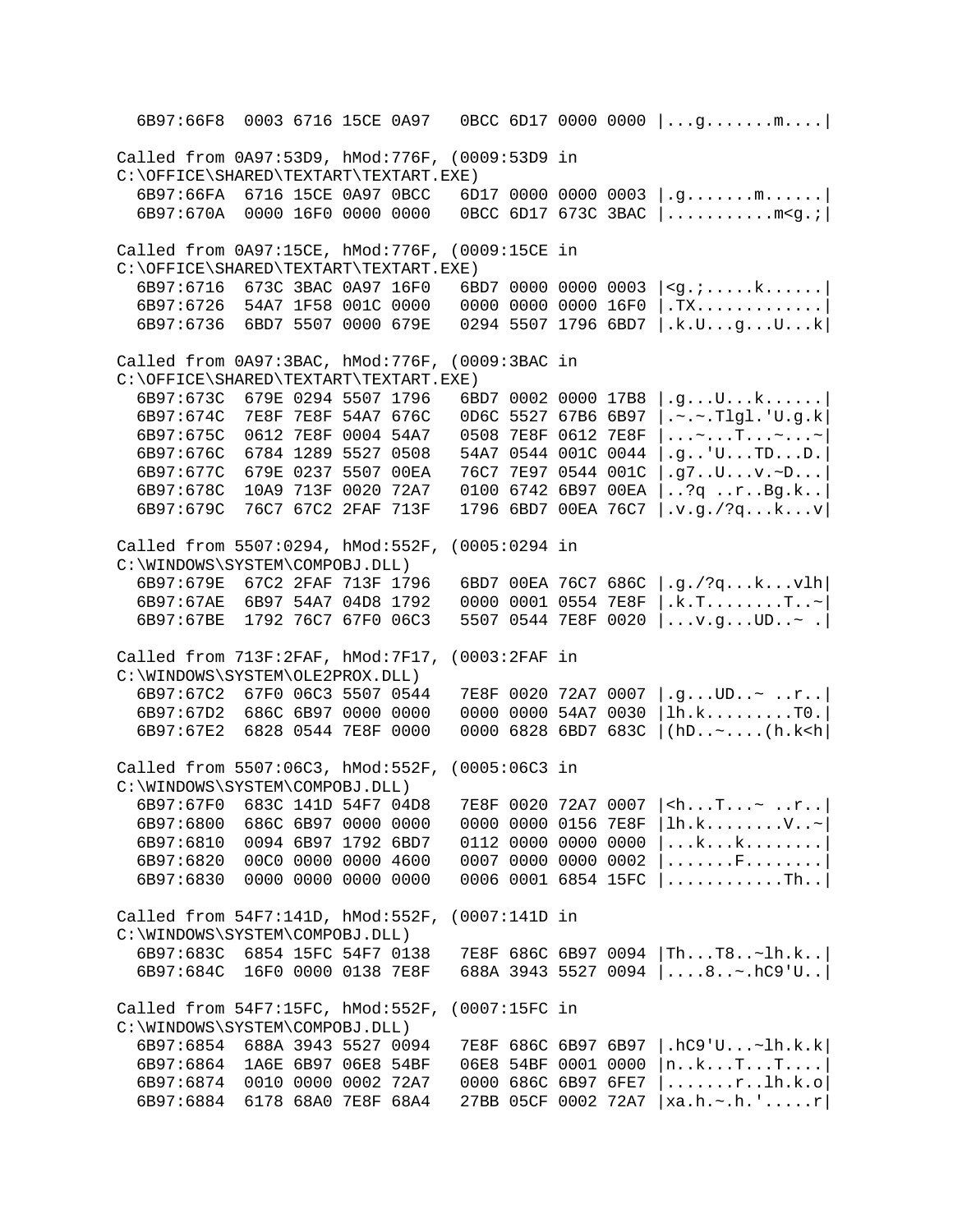Called from 5527:3943, hMod:552F, (0001:3943 in C:\WINDOWS\SYSTEM\COMPOBJ.DLL)<br>6B97:688A 68A4 27BB 05CF 0002 6B97:688A 68A4 27BB 05CF 0002 72A7 0000 0400 6178 |.h.'.....r....xa| 1A6E 68B2 3959 7E47 |..xa.k.kn..hY9G~| Called from 05CF:27BB, hMod:05D7, (0001:27BB in C:\WINDOWS\SYSTEM\USER.EXE) 6B97:68A4 68B2 3959 7E47 37D4 5527 1A36 1058 68C2 |.hY9G~.7'U6.X..h| Called from 7E47:3959, hMod:776F, (0004:3959 in C:\OFFICE\SHARED\TEXTART\TEXTART.EXE) 6B97:68B2 68C2 39CF 7E47 1A36 6B97 0000 0001 0000 |.h.9G~6..k......| Called from 7E47:39CF, hMod:776F, (0004:39CF in C:\OFFICE\SHARED\TEXTART\TEXTART.EXE)<br>6B97:68C2 68DA 445C 7E47 1A36 6B 6B97 00E1 1DC9 0000  $|h\Box 6...k...|$  6B97:68D2 6A97 6B97 532C 7C0F 68EC 357F 7C0F 0001 |.j.k,S.|.h.5.|..| Called from 7E47:445C, hMod:776F, (0004:445C in C:\OFFICE\SHARED\TEXTART\TEXTART.EXE) 6B97:68DA 68EC 357F 7C0F 0001 0081 7777 0000 6B96 |.h.5.|....ww...k| 6B97:68EA 6B97 6917 165E 7C0F 0002 68FC 6B97 1C9C |.k.i^..|...h.k..| Called from 7C0F:357F, hMod:776F, (0001:357F in C:\OFFICE\SHARED\TEXTART\TEXTART.EXE) 6B97:68EC 6917 165E 7C0F 0002 68FC 6B97 1C9C 6BD7 |.i^..|...h.k...k| 6B97:68FC 1DF0 6BD7 6908 6B97 0000 0000 452D 626D |...k.i.k....-Emb| 6B97:690C 6465 6964 676E 1D00 6B97 0000 0000 0000 |edding...k......| Called from 7C0F:165E, hMod:776F, (0001:165E in C:\OFFICE\SHARED\TEXTART\TEXTART.EXE) End of stack End of Qnc/W Report \*\*\*\*\*\*\*\*\*\*\*\*\*\*\*\*\*\*\*\*\*\*\*\*\*\*\*\*\*\*\*\*\*\*\*\*\*\*\*\*\*\*\*\*\*\*\*\* \* Quincy/W Rev 1.00 \* Copyright 1990, Lotus Development Corp. Abnormal Termination Report \*\*\*\*\*\*\*\*\*\*\*\*\*\*\*\*\*\*\*\*\*\*\*\*\*\*\*\*\*\*\*\*\*\*\*\*\*\*\*\*\*\*\*\*\*\*\*\* \*\*\*\*\* An Exception 000Dh has occurred \*\*\*\*\* Registers: AX BX CX DX SI DI CS IP SS SP BP DS ES 011E 2F28 2F28 0B97 5553 3200 39DF 1357 54EF D112 D14E 41CF 0B97 Top of Stack:<br>54EF:D112 0000 0001 0001 041E 54EF:D112 0000 0001 0001 041E 0000 70DF 0008 730E |...........p...s|  $54EF: D122$  0000 0000 0000 0B97 0001 0000 041A 0000  $\vert$ ............... 54EF:D132 0000 0000 0B9F 2F28 5553 0B9E 70DE 011E |......(/SU...p..|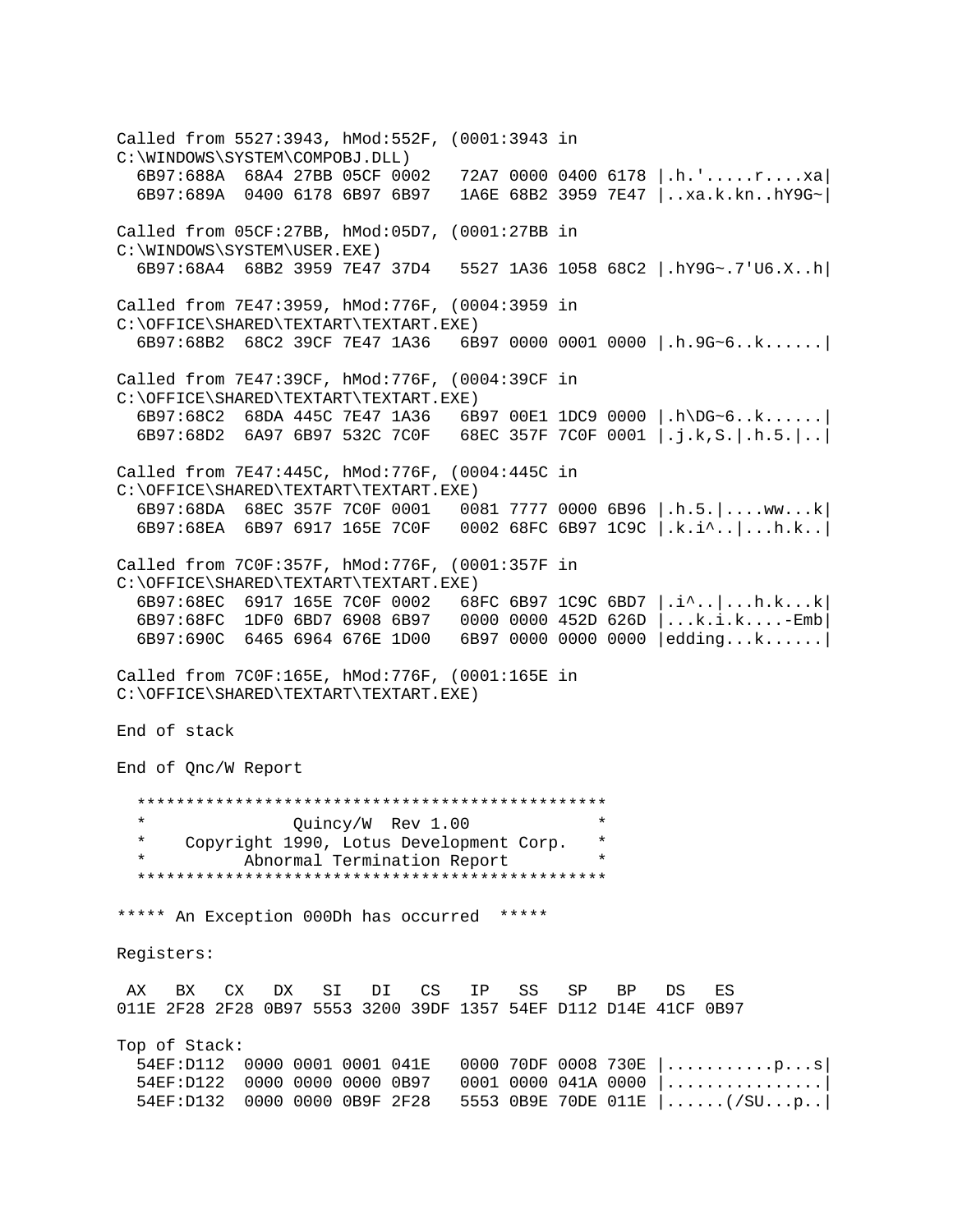54EF:D142 0B97 0000 0000 0001 0000 730F D522 086A |...........s".j.| Date: 06/28/95 Time: 11:18.35 DOS Ver: 6.20 DPMI Ver: 00.90 Windows3 Ver: 03.10 CPU Type: 80486 Windows3 Info (hTask:0947) (Flags:0000.0C29) (PDB:093F) (Mode:P) Notes Build: Release 3.2 | September 2, 1994 Exception error code:5550 ---------------------------------------------------- Trace-back information format is as follows: Called from CS:IP, hMod:aaaa, (dddd:IP in filename)  $SS:BP$  xxxx xxxx ... |y...|  $SS: BP+16$  xxxx xxxx ...  $|y...|$ Where: aaaa = Windows Module Handle for this code segment dddd = Code Segment value in Link Map xxxx = Word from stack displayed as High|Low (Same as CodeView DW command) y = ASCII representation ---------------------------------------------------- Stopped at 39DF:1357, hMod:486F, (0012:1357 in C:\OFFICE\SHARED\WPC20\SHWIN20.DLL) 54EF:D14E D522 086A 8384 D466 54EF 41CF 0000 0000 |".j...f..T.A....| 54EF:D15E 5058 4E18 0000 D2A6 4741 4E45 5943 472E |XP.N....AGENCY.G| 54EF:D16E 4E45 0000 6956 20AF 0000 1EB3 6AD9 0020 |EN..Vi. .....j .| 54EF:D17E 5400 0001 0000 0000 0100 0000 23EA 028F |.T...........#..| 54EF:D18E 5268 8BBA FFA5 23A6 0000 0002 028F 0100 |hR.....#........| 54EF:D19E 0227 00B3 024F 0000 0000 0002 000B 000D |'...O...........| 54EF:D1AE D1CA 54EF 0200 0B9E 0757 1188 0000 05DF |...T....W.......| 54EF:D1BE 0000 D2AA 54EF 0000 0000 0100 0701 23EA |.....T.........#| 54EF:D1CE 0757 0042 DF1F 6020 0000 0000 0757 D219 |W.B... `....W...| 54EF:D1DE 3C44 000D 0000 0000 0000 0000 0000 8BBA |D<.............. 54EF:D1EE 0757 23EA 0757 0042 161F FFF9 0000 54EF |W..#W.B........T| 54EF:D1FE 0000 0000 0000 0000 0000 080F 23A6 0B9E  $|$ ..............#..<br>54EF:D20E 000B 0000 0042 161F 3C44 D232 3CE5 0000  $|$ ...B..D<2..<.. 54EF:D20E 000B 0000 0042 161F 3C44 D232 3CE5 0000 54EF:D21E 0000 0000 0000 0007 D244 54EF 0B9E 0007 |........D..T....| 54EF:D22E D396 4CB7 D34C 053B 4CBF 0007 054F 4CBF |...LL.;..L..O..L| 54EF:D23E 00A1 0100 0001 5456 5C3A 2E00 04F7 04F7 |......VT:\......| 54EF:D24E 0280 01E0 0400 0801 0000 04F7 0000 0000 |............... 54EF:D25E 0000 0000 0000 0000 0000 0000 0000 0003 |................| 54EF:D26E 161F FFF8 D38E 54EF 0000 0000 0000 0000 |......T........<br>54EF:D27E 8A9D 8CBE 0AB2 7716 0757 D2A2 5802 05DF |.......wW....X.. 54EF:D27E 8A9D 8CBE 0AB2 7716 0757 D2A2 5802 05DF |.......wW....X..<br>54EF:D28E 0002 0100 0AB2 0002 1516 23A6 0757 86D2 |...........#W... 54EF:D28E 0002 0100 0AB2 0002 1516 23A6 0757 86D2 54EF:D29E 0102 028F 028F 43FE 0008 0C03 0003 8393 |.......C........| 54EF:D2AE 0757 0757 D31D 2EC3 05DF 23EA 0757 8A5E |W.W........#W.^.| 54EF:D2BE 0757 0049 005A 000F 0001 2C04 0757 23A6 |W.I.Z......,W..#| 54EF:D2CE D2DE D31C 2E7A 05DF D2DE 0001 D362 4CB7 |....z.......b..L| 54EF:D2DE 1516 0003 0100 2300 024E 00C0 024D 00B1 |.......#N...M...|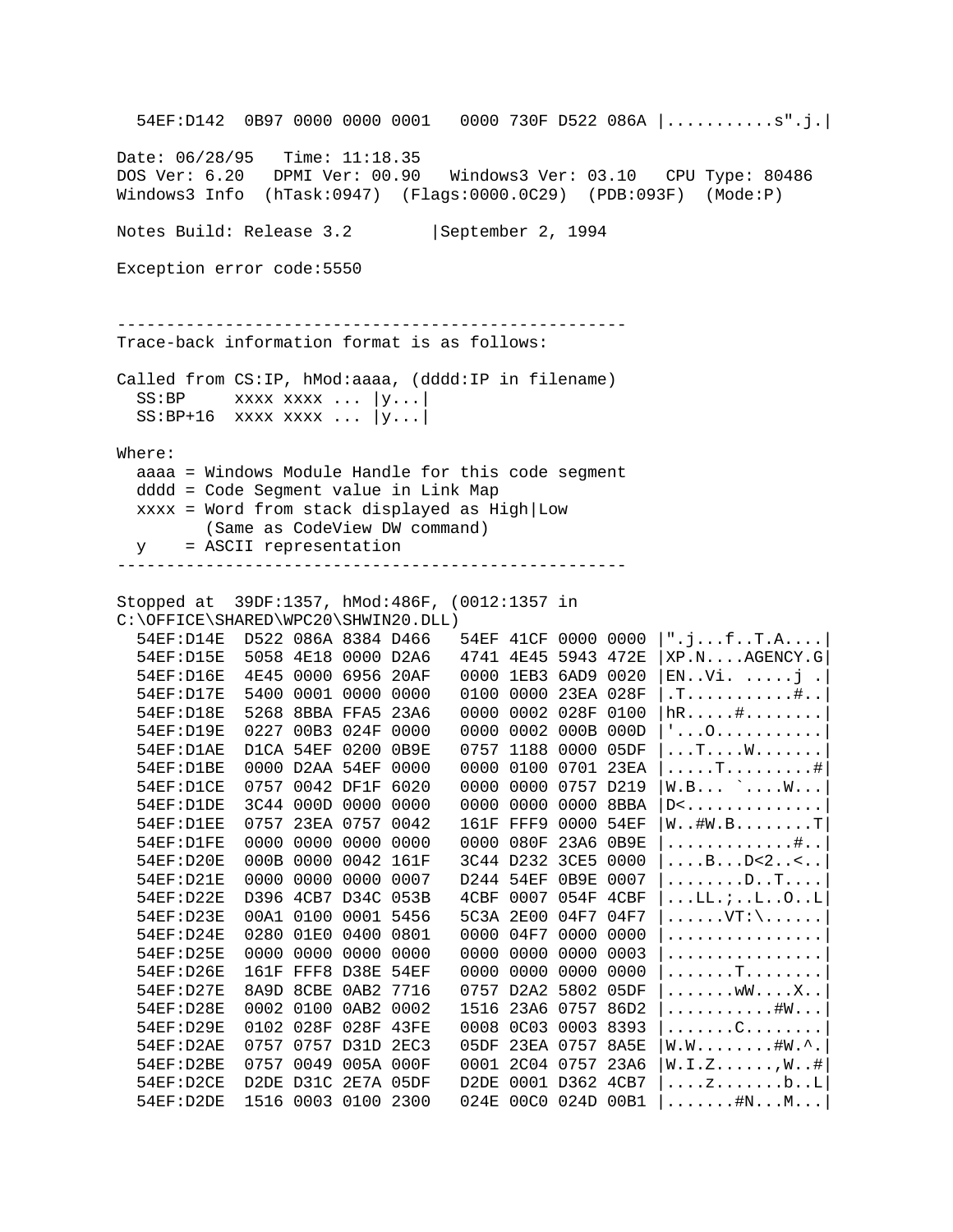|                                     | 54EF:D2EE  |                                |                | 024E 0000 28B6 8698 |      |                                                 |           | FFFE 0006 000C 02BC |                     | $N. \ldots ( \ldots \ldots \ldots \ldots$               |
|-------------------------------------|------------|--------------------------------|----------------|---------------------|------|-------------------------------------------------|-----------|---------------------|---------------------|---------------------------------------------------------|
|                                     | 54EF:D2FE  |                                |                | 0000 0000 0000 0049 |      |                                                 |           | 0F82 23A6 23EA 0757 |                     | $\ldots \ldots \ldots$ . $\vdots$                       |
|                                     | 54EF: D30E |                                |                | 0000 080F 0000 0000 |      |                                                 |           | 28B6 D322 FFFE 1B79 |                     | $\ldots \ldots \ldots$ ("y.                             |
|                                     | 54EF: D31E |                                |                | 8E1E 55AA 012F D32C |      |                                                 |           | 0FD2 1697 0757 0000 |                     | $\ldots U/$ . , W                                       |
|                                     | 54EF: D32E |                                |                | 55AA 012F D33A 1020 |      |                                                 |           | 161E 0757 D364 40ED |                     | $.U/$ .:. $W.d. .@$                                     |
|                                     | 54EF: D33E | 05DF                           |                | 161E 0777 14A6      |      |                                                 |           | 23A6 0757 4CB7 D362 |                     | $\ldots w \ldots #W \ldots Lb.$                         |
|                                     | 54EF: D34E |                                |                | 501F 8E1E 00F5 0000 |      |                                                 |           | 161E 002A 0000 000E |                     | P. 1.                                                   |
|                                     | 54EF: D35E |                                |                | 0000 150A 1696 D37C |      | 1BC3 05DF                                       |           | 14A6 0B9E           |                     |                                                         |
|                                     | 54EF: D36E |                                |                | 0004 D496 4CB7 0000 |      |                                                 |           | 501F 4DEF 4DF5 D4B0 |                     | .                                                       |
|                                     | 54EF: D37E |                                |                | 1AB4 4CBF 0AFA 0B9E |      |                                                 |           | 7FE4 0004 0000 0000 |                     | $\ldots$ $L \ldots P$ .M.M<br>. L                       |
|                                     | 54EF: D38E |                                |                | 6956 2665 2E77 2E2E |      |                                                 |           | 0000 0100 0AB2 0002 |                     | Vie&w                                                   |
|                                     | 54EF: D39E |                                |                | 14DA 23A6 0757 86D2 |      |                                                 |           | 0102 028F 028F 43FE |                     | $\dots$ #W $\dots$ C                                    |
|                                     | 54EF:D3AE  |                                |                | 0008 0C03 0003 8393 |      |                                                 |           | 0757 0757 D425 2EC3 |                     |                                                         |
|                                     |            |                                |                |                     |      |                                                 |           |                     |                     | . W . W . 8                                             |
|                                     | 54EF:D3BE  |                                |                | 05DF 54EF 69AC 0004 |      |                                                 |           | 0757 0049 005A 000F |                     | $\ldots$ T.i. $W.L.Z$                                   |
|                                     | 54EF:D3CE  |                                |                | 0001 2C04 0757 23A6 |      |                                                 |           | D3E6 D424 2E7A 05DF |                     | $\ldots, W \ldots # \ldots$ \$.z                        |
|                                     | 54EF:D3DE  |                                |                | D3E6 0001 D46A 4CB7 |      |                                                 |           | 14DA 0103 0F82 23A6 |                     | $\ldots$ . j. . L. #                                    |
|                                     | 54EF:D3EE  |                                |                | 0004 0001 D404 2817 |      |                                                 |           | 05CF 0000 0000 0000 |                     | . (                                                     |
|                                     | 54EF:D3FE  | 0402                           |                | 7FE4 4CB7 D44C      |      |                                                 |           | 1CF5 4CBF 0000 0000 |                     | $\ldots$ $\text{LL}$ $\text{L}$                         |
|                                     | 54EF: D40E | 0000                           |                | 77F7 D47E 0A37      |      | 44EF                                            |           | 7FE4 0000 0025      |                     |                                                         |
|                                     | 54EF: D41E | 0111                           |                | 7700 54EF 7700      |      |                                                 |           | 0025 D4B0 54EF 0000 |                     | $\ldots w.T.w$ , $\ldots T.$                            |
|                                     | 54EF: D42E | 0000                           |                | 54EF D457 8094      |      |                                                 |           | 05CF D4B0 54EF 0000 |                     | $\ldots$ TW $\ldots$ $\ldots$ . $\ldots$ T $\ldots$     |
|                                     | 54EF: D43E |                                |                | 0000 1767 1D2C 4CA7 |      |                                                 |           | 2A68 0004 AFB3 0000 |                     | $\ldots$ g.,. $Lh^*$                                    |
|                                     | 54EF: D44E |                                |                | 867A 8648 86F8 867A |      |                                                 |           | 0A80 9380 0570 8CE8 |                     | z.Hzp                                                   |
|                                     | 54EF: D45E |                                |                | 1516 23A6 0002 55AA |      |                                                 |           | 3A74 615C 6567 636E |                     | $\dots$ #Ut:\agenc                                      |
|                                     | 54EF: D46E |                                |                | 2E79 6567 006E 0000 |      |                                                 |           | 1696 7368 0000 39DF |                     | $y.$ gen $hs9$                                          |
|                                     | 54EF: D47E |                                |                | D496 039E 1807 7FE4 |      | 0000                                            |           | 0025 0111 7700      |                     | . $\delta$ W                                            |
|                                     | 54EF: D48E | 1767                           |                | 7700 06AA 44EF      |      |                                                 |           | D4AE 045C 7FE4 0000 |                     | $g \ldots w \ldots D \ldots \ldots$                     |
|                                     | 54EF: D49E | 0025                           | 0111           | 7700 54EF           |      | 7700                                            |           | 7FE4 AF7C 0001      |                     | $\delta$ $W$ . T. $W$                                   |
|                                     | 54EF:D4AE  |                                | D4C0 2817      | 05CF                | 7FE4 | 0000                                            |           | 0025 0111 7700      |                     | $\ldots$ ( $\ldots$ $\mathcal{E}$ W                     |
|                                     | 54EF:D4BE  |                                |                | 4CB7 D524 0E94 4CBF |      |                                                 |           | 7FE4 0000 0025 0111 |                     | $.L$L$ $18$                                             |
|                                     | 54EF:D4CE  | 7700                           | 0429           | 1807                | 54EF |                                                 |           | 0001 7FE4 1767 1D2C |                     | $.w) \ldots T \ldots g \ldots$                          |
|                                     | 54EF:D4DE  |                                | 4CA7 2A68      | 7FCC 05CF           |      | D54A 54EF                                       |           | 0000 0000           |                     | $.Lh$ * $\ldots$ J $\ldots$ T $\ldots$                  |
|                                     | 54EF:D4EE  |                                | 18BF D510      | 0939                | 18C7 | D54A 54EF                                       |           | 0000 0000           |                     | $\ldots 9 \ldots J \ldots T \ldots$                     |
|                                     | 54EF:D4FE  |                                | 2A68 4B48 54EF |                     | 7FE4 | 0001 0000                                       |           | 0004 0001           |                     | $h*HK.T$                                                |
|                                     | 54EF: D50E |                                | 74D4 D544 0000 |                     | 77F7 | D54A 54EF                                       |           | 0000 0000           |                     | tDwJT                                                   |
|                                     | 54EF: D51E |                                |                | 1767 0000 D58E 0A37 |      |                                                 | 44EF 0000 | 0001 000E           |                     | $g \ldots .7 \ldots D \ldots .$                         |
|                                     |            |                                |                |                     |      | Called from 39DF:086A, hMod:486F, (0012:086A in |           |                     |                     |                                                         |
| C:\OFFICE\SHARED\WPC20\SHWIN20.DLL) |            |                                |                |                     |      |                                                 |           |                     |                     |                                                         |
|                                     | 54EF: D522 | D58E 0A37 44EF 0000            |                |                     |      |                                                 |           |                     |                     | 0001 000E 0111 7700 $  \dots 7 \dots D \dots \dots N  $ |
|                                     |            | 54EF: D532 54EF 7700 000E 7FE4 |                |                     |      |                                                 |           | 0001 1767 0111 7700 |                     | $ \cdot$ T.wg $w$                                       |
|                                     |            | 54EF:D542 A7B4 D554 1251 1807  |                |                     |      |                                                 |           |                     |                     | 7FE4 0000 0025 0111 $\vert \ldots$ T.Q                  |
|                                     | 54EF: D552 | 7700 D562 131E 0000            |                |                     |      |                                                 |           |                     | 7FE4 7FE4 7FE4 0570 | .wbp.                                                   |
|                                     |            | 54EF:D562 D59C 1F74 0001 7FE4  |                |                     |      |                                                 |           | 54EF 69AC 7FE4 0FD2 |                     | $\dots$ t $\dots$ . T.i                                 |
|                                     |            | 54EF:D572 1697 0757 D586 876B  |                |                     |      |                                                 |           | 0117 1696 23A6 0757 |                     | $\dots$ W $k$ #W.                                       |
|                                     |            | 54EF:D582 0197 0000 D59C 7368  |                |                     |      |                                                 |           | 0000 39DF D5A6 039E |                     | $ \ldots \ldots \text{hs} \ldots 9 \ldots  \}$          |
|                                     |            |                                |                |                     |      | Called from 44EF:0A37, hMod:486F, (0057:0A37 in |           |                     |                     |                                                         |
| C:\OFFICE\SHARED\WPC20\SHWIN20.DLL) |            |                                |                |                     |      |                                                 |           |                     |                     |                                                         |
|                                     |            | 54EF:D58E D5A6 039E 1807 0000  |                |                     |      |                                                 |           |                     |                     | 0001 000E 0111 7700 $ $ w                               |
|                                     |            | 54EF:D59E 1767 7700 06AA 44EF  |                |                     |      |                                                 |           |                     |                     | D5BE 045C 0000 0001 $ gwD \dots $                       |
|                                     |            |                                |                |                     |      | Called from 1807:039E, hMod:05D7, (0019:039E in |           |                     |                     |                                                         |

C:\WINDOWS\SYSTEM\USER.EXE)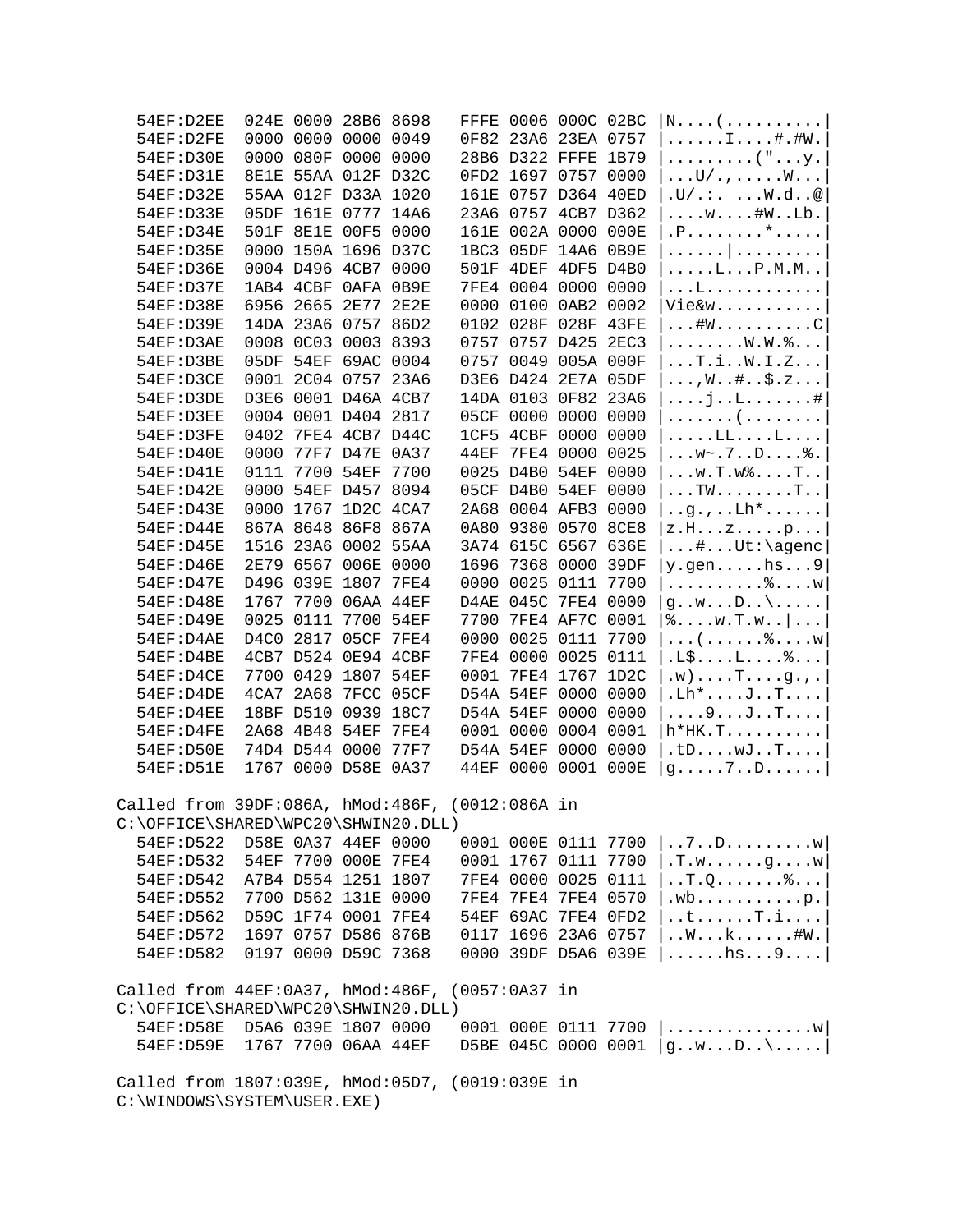54EF:D5A6 D5BE 045C 0000 0001 000E 0111 7700 54EF |..\..........w.T| 54EF:D5B6 7700 7700 AF7C 0000 D5D0 2817 05CF 0000 |.w.w|......(....| Called from 1807:045C, hMod:05D7, (0019:045C in C:\WINDOWS\SYSTEM\USER.EXE)<br>54EF:D5BE D5D0 2817 05CF 0000 54EF:D5BE D5D0 2817 05CF 0000 0001 000E 0111 7700 |...(.............w|<br>54EF:D5CE 4CB7 D634 0E94 4CBF 0000 0001 000E 0111 |.L4....L.........|  $0000 0001 000E 0111 |..L4...L...L...|$ Called from 05CF:2817, hMod:05D7, (0001:2817 in C:\WINDOWS\SYSTEM\USER.EXE)<br>54EF:D5D0 D634 0E94 4CBF 0000 54EF:D5D0 D634 0E94 4CBF 0000 0001 000E 0111 7700 |4....L.........w| 54EF:D5E0 0429 1807 54EF D67C 7700 0000 0CEA D612  $|\cdot|$ ...T|..w......<br>54EF:D5F0 8094 05CF D67C 54EF 0000 0000 1767 2A54  $|\cdot|$ ..........q.T\* 54EF:D5F0 8094 05CF D67C 54EF 0000 0000 1767 2A54 |....|..T....g.T\*<br>54EF:D600 4CA7 4EBC 7FCC 05CF D67C 54EF 0000 0000 |.L.N....|..T.... 54EF:D600 4CA7 4EBC 7FCC 05CF D67C 54EF 0000 0000 |.L.N....|..T....<br>54EF:D610 41CF D628 1184 3AA7 D67C 54EF 0000 0000 |.A(....:|..T.... 54EF:D610 41CF D628 1184 3AA7 D67C 54EF 0000 0000  $|A(\ldots)] \cdot$ T....<br>54EF:D620 4EBC 4B48 54EF D67C D64C 8094 05CF D67C | NHK.T | L..... | 54EF:D620 4EBC 4B48 54EF D67C D64C 8094 05CF D67C |.NHK.T|.L.....|.<br>54EF:D630 54EF 0000 D64E 27BB 05CF 0000 0001 000E |.T..N..'........  $05CF$  0000 0001 000E  $|.T..N..'.......$ Called from 4CBF:0E94, hMod:4D6F, (0002:0E94 in C:\WINDOWS\SYSTEM\SHWIND20.DLL)<br>54EF:D634 D64E 27BB 05CF 0000  $0001$   $000E$   $0111$  7700  $|N$ ..'.............w 54EF:D644 0111 7700 1767 7700 D67C D66C 0CAC 1807 |...wg..w|.l.....| Called from 05CF:27BB, hMod:05D7, (0001:27BB in C:\WINDOWS\SYSTEM\USER.EXE)<br>54EF:D64E D66C 0CAC 1807 0C92  $4CBF$  1767 7700 042E  $|l......lg...b$  54EF:D65E 1767 0002 4CA7 D694 0000 1807 0000 D694 |g....L..........| Called from 1807:0CAC, hMod:05D7, (0019:0CAC in C:\WINDOWS\SYSTEM\USER.EXE)<br>54EF:D66C D694 07E9 1807 D67C 54EF:D66C D694 07E9 1807 D67C 54EF 7700 6098 042E |......|..T.w.`..| 54EF:D67C 7700 0111 000E 0000 0001 8AE0 00A1 01E0 |.w...............<br>54EF:D68C 003E 0000 0001 0001 D6AA 0A34 0001 0000 |>.........4.....  $D6AA$  0A34 0001 0000 |>.........4.....| Called from 1807:07E9, hMod:05D7, (0019:07E9 in C:\WINDOWS\SYSTEM\USER.EXE) 54EF:D694 D6AA 0A34 0001 0000 6098 7700 41CF 7368 |..4......`.w.Ahs| 54EF:D6A4 5D76 0001 0000 D6CA 0687 44EF 13EA 71CF |v].........D...q| Called from 1807:0A34, hMod:05D7, (0019:0A34 in C:\WINDOWS\SYSTEM\USER.EXE)<br>54EF:D6AA D6CA 0687 44EF 13EA 54EF:D6AA D6CA 0687 44EF 13EA 71CF 06AA 44EF 6098 |.....D...q...D.`| 19C0 1BBA 71CF 00F7  $|...v]$ .A....q.. Called from 44EF:0687, hMod:486F, (0057:0687 in C:\OFFICE\SHARED\WPC20\SHWIN20.DLL)<br>54EF:D6CA D6FC 1D5D 393F 0000 54EF:D6CA D6FC 1D5D 393F 0000 77F7 13EA 71CF 0000 |..].?9...w...q..| 54EF:D6DA 39DF 6098 008E 5D76 41CF 0111 1BBA 13EA  $(.9.`..v).A.......$ <br>54EF:D6EA 71CF 0001 0000 0000 77F7 FFFF 77F6 0267  $.9.........$ w...wg. 54EF:D6EA 71CF 0001 0000 0000 77F7 FFFF 77F6 0267 |.q.......w...wg.<br>54EF:D6FA 01EA D8EC 15E9 3A8F 0000 C18C 0008 0000 |.......:........  $0000$  C18C 0008 0000  $|$ .......:..........| Called from 393F:1D5D, hMod:486F, (0016:1D5D in C:\OFFICE\SHARED\WPC20\SHWIN20.DLL) 54EF:D6FC D8EC 15E9 3A8F 0000 C18C 0008 0000 0000 |.....:..........|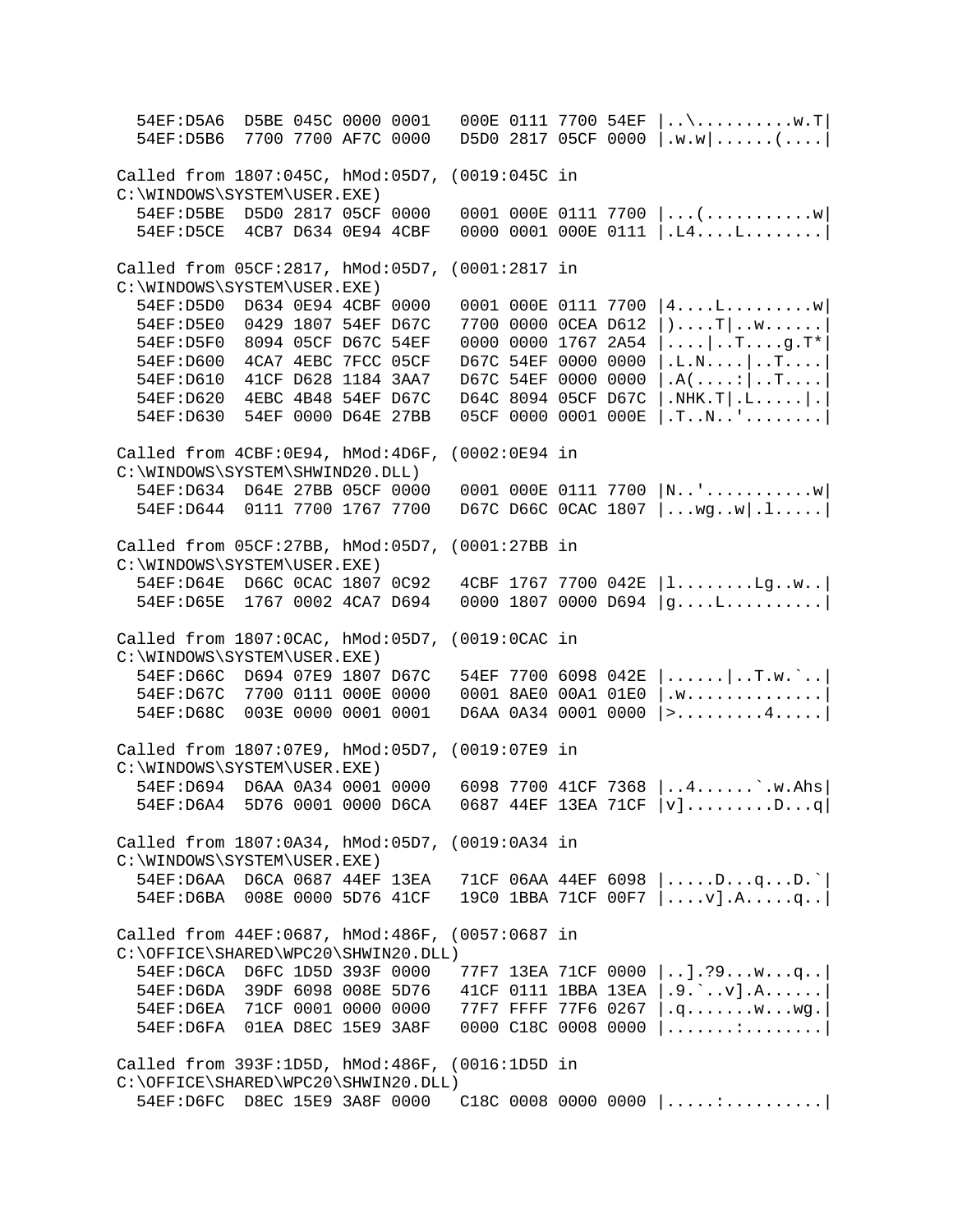| 54EF: D70C                                                                     |  | 0000 0000 0000 0000 |  | 0000 0000 19C0 71CF |  | . 9                                                          |
|--------------------------------------------------------------------------------|--|---------------------|--|---------------------|--|--------------------------------------------------------------|
| 54EF: D71C                                                                     |  | 41CF 0000 0000 466B |  | 04F7 04F7 0280 01E0 |  | $.A. \ldots kF \ldots \ldots$                                |
| 54EF: D72C                                                                     |  | 0400 0801 0000 04F7 |  | 0000 0000 0000 0000 |  | .                                                            |
| 54EF: D73C                                                                     |  | 0000 0000 0000 0000 |  | 0000 0003 161F FFF1 |  | .                                                            |
| 54EF: D74C                                                                     |  | D868 54EF 0000 0000 |  | 0000 0000 8A9D 8CBE |  | h. . T.                                                      |
| 54EF: D75C                                                                     |  | 0AB2 7716 0757 D77C |  | 5802 05DF 0002 0100 |  | $\ldots$ WW $\ldots$ $\ldots$ $\ldots$ $\ldots$              |
| 54EF: D76C                                                                     |  | 0AB2 0002 75A6 20A6 |  | 0757 86D2 0102 028F |  | u. W                                                         |
| 54EF: D77C                                                                     |  | 028F 43FE 0008 0C03 |  | 0003 8393 0757 0757 |  | $\ldots$ C $\ldots$ $\ldots$ $\ldots$ $W$ $\ldots$           |
| 54EF: D78C                                                                     |  | D7F7 2EC3 05DF 20EA |  | 0757 8A5E 0757 0049 |  | $\ldots \ldots$ W. $\hat{\cdot}$ W. I.                       |
| 54EF: D79C                                                                     |  | 005A 000F 0001 2C04 |  | 0757 20A6 D7B8 D7F6 |  | $Z \ldots \ldots, W \ldots \ldots$                           |
| 54EF:D7AC                                                                      |  | 2E7A 05DF D7B8 0001 |  | D83C 4CB7 75A6 0103 |  | $z$ $\lt$ $L.u.$ .                                           |
| 54EF:D7BC                                                                      |  | 0F82 20A6 025F 00BB |  | 025E 00AC 025F 0000 |  | $\ldots$ _ $\ldots$ ^ $\ldots$ _ $\ldots$ .                  |
| 54EF:D7CC                                                                      |  | 28B6 8698 FFFE 0006 |  | 000C 02BC 0000 0000 |  | . (                                                          |
| 54EF:D7DC                                                                      |  | 0000 0049 0F82 20A6 |  | 20EA 0757 0000 080F |  | I . W                                                        |
| 54EF:D7EC                                                                      |  | 0000 0000 28B6 D7FC |  | FFFE 1B79 8E1E AA55 |  | $\ldots$ $\left(\ldots, \gamma, \ldots, U\right)$ .          |
| 54EF:D7FC                                                                      |  | 012F D806 0FD2 1697 |  | 0757 0000 AA55 012F |  | $/$ $WU. /$ .                                                |
| 54EF: D80C                                                                     |  | D814 1020 161E 0757 |  | D83E 40ED 05DF 161E |  | $\ldots$ $W. > @$                                            |
| 54EF: D81C                                                                     |  | 0777 14A2 20A6 0757 |  | 4CB7 D83C 501F 8E1E |  | $W \ldots W \ldots L < \ldots P \ldots$                      |
| 54EF: D82C                                                                     |  | 00F5 0000 161E 002A |  | 0000 000E 0000 757A |  | $\ldots \ldots$ *zu                                          |
| 54EF: D83C                                                                     |  | 1696 D856 1BC3 05DF |  | 14A2 0BB6 0004 D970 |  | $\ldots V \ldots \ldots \ldots P$ .                          |
| 54EF: D84C                                                                     |  | 4CB7 0000 501F 4DEF |  | 4DF5 D98A 1AB4 4CBF |  | .L. P.M.M. L                                                 |
| 54EF: D85C                                                                     |  | 0AFA 0BB6 7418 0004 |  | 0000 0000 7551 6369 |  |                                                              |
| 54EF: D86C                                                                     |  | 266B 6946 646E 7265 |  | 2E2E 002E 15AA 20A6 |  | k&Finder                                                     |
| 54EF: D87C                                                                     |  | 0757 86D2 0102 028F |  | 028F 43FE 0008 0C03 |  | $W \ldots \ldots \ldots C \ldots$                            |
| 54EF: D88C                                                                     |  | 0003 8393 0757 0757 |  | D8FF 2EC3 05DF 54EF |  | . W . W T                                                    |
| 54EF: D89C                                                                     |  | 93F0 0004 0757 0049 |  | 005A 000F 0001 2C04 |  | $\ldots$ W.I.Z,                                              |
| 54EF:D8AC                                                                      |  | 0757 20A6 D8C0 D8FE |  | 2E7A 05DF D8C0 0001 |  | $W \ldots \ldots Z \ldots \ldots$                            |
| 54EF:D8BC                                                                      |  | D944 4CB7 15AA 0103 |  | 0F82 20A6 0004 0000 |  | D. . L.                                                      |
| 54EF:D8CC                                                                      |  | D8DE 2817 05CF 0000 |  | 0000 0000 0402 7418 |  | . ( t                                                        |
| 54EF:D8DC                                                                      |  | 4CB7 D926 1BBA 71CF |  | 000C 002E 0273 01B1 |  | $.L& \ldots q \ldots s \ldots$                               |
|                                                                                |  |                     |  |                     |  |                                                              |
| Called from 3A8F:15E9, hMod:486F, (0020:15E9 in                                |  |                     |  |                     |  |                                                              |
| C:\OFFICE\SHARED\WPC20\SHWIN20.DLL)                                            |  |                     |  |                     |  |                                                              |
| 54EF:D8EC                                                                      |  | D958 0A37 44EF 7418 |  | 0000 0027 0111 6098 |  | X.7. .D.t. .'.                                               |
| 54EF:D8FC                                                                      |  | 54EF 6098 0027 D98A |  | 54EF 0000 0000 54EF |  | $T.$ $\ldots$ $T.$ $\ldots$ $T$                              |
| 54EF: D90C                                                                     |  | D931 8094 05CF D98A |  | 54EF 0000 0000 1767 |  | $1 \ldots \ldots \ldots$ T $\ldots$ .g.                      |
| 54EF: D91C                                                                     |  | 1D2C 4CA7 2A68 0004 |  | AFB3 0000 867A 8610 |  | $\ldots$ Lh* $\ldots \ldots$ z                               |
| 54EF: D92C                                                                     |  | 86F8 867A 0A80 9380 |  | 0570 8CE8 75A6 20A6 |  | $.2.1.1$ $P.1.1$                                             |
| 54EF:D93C 0002 AA55 012F D94A                                                  |  |                     |  |                     |  | OFD2 1697 0757 D95A   U./.JW.Z.                              |
| 54EF:D94C 876B 0000 1696 7344                                                  |  |                     |  |                     |  | 058E 3A8F D970 039E $ k$ Ds: p                               |
|                                                                                |  |                     |  |                     |  |                                                              |
| Called from 44EF:0A37, hMod:486F, (0057:0A37 in                                |  |                     |  |                     |  |                                                              |
| C:\OFFICE\SHARED\WPC20\SHWIN20.DLL)                                            |  |                     |  |                     |  |                                                              |
| 54EF:D958 D970 039E 1807 7418                                                  |  |                     |  |                     |  |                                                              |
| 54EF:D968 1767 6098 06AA 44EF                                                  |  |                     |  |                     |  | 0000 0027 0111 6098 $ p$ t''<br>D988 045C 7418 0000 $ g$ D\t |
|                                                                                |  |                     |  |                     |  |                                                              |
|                                                                                |  |                     |  |                     |  |                                                              |
| Called from 1807:039E, hMod:05D7, (0019:039E in<br>C:\WINDOWS\SYSTEM\USER.EXE) |  |                     |  |                     |  |                                                              |
| 54EF:D970 D988 045C 7418 0000                                                  |  |                     |  |                     |  |                                                              |
| 54EF:D980 6098 7418 AF7C 0000                                                  |  |                     |  |                     |  | 0027 0111 6098 54EF  \t'`.T <br>D99A 2817 05CF 7418  .`.t (t |
|                                                                                |  |                     |  |                     |  |                                                              |
|                                                                                |  |                     |  |                     |  |                                                              |
| Called from 1807:045C, hMod:05D7, (0019:045C in<br>C:\WINDOWS\SYSTEM\USER.EXE) |  |                     |  |                     |  |                                                              |
| 54EF:D988 D99A 2817 05CF 7418                                                  |  |                     |  |                     |  | 0000 0027 0111 6098 $ $ (t''                                 |
|                                                                                |  |                     |  |                     |  |                                                              |
|                                                                                |  |                     |  |                     |  |                                                              |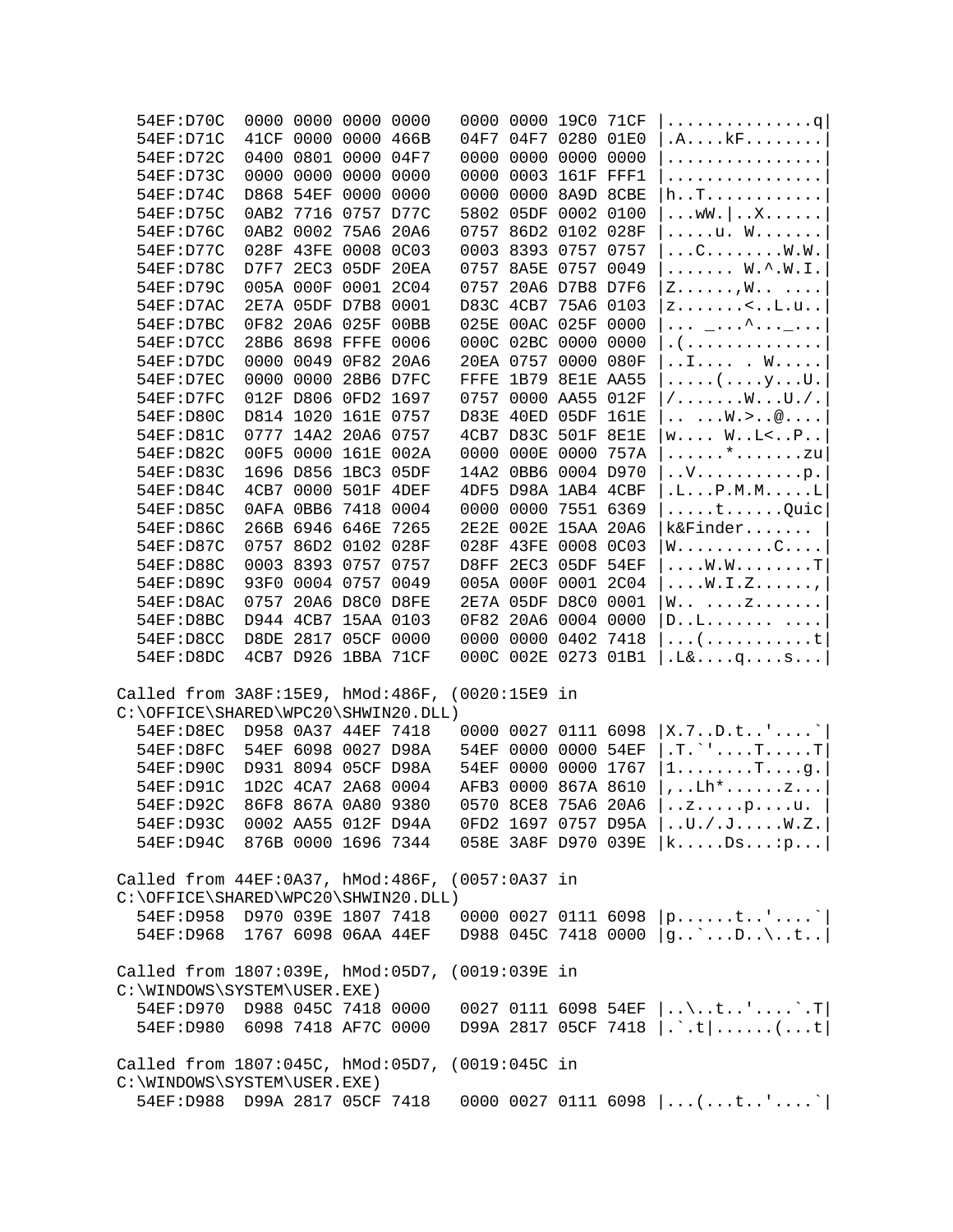54EF:D998 4CB7 D9FE 0E94 4CBF 7418 0000 0027 0111 |.L.....L.t..'...| Called from 05CF:2817, hMod:05D7, (0001:2817 in C:\WINDOWS\SYSTEM\USER.EXE)<br>54EF:D99A D9FE 0E94 4CBF 7418 54EF:D99A D9FE 0E94 4CBF 7418 0000 0027 0111 6098 |.....L.t..'....`<br>54EF:D9AA 0429 1807 54EF 0001 7418 1767 1D2C 4CA7 |)....T...tq.,..L  $7418$  1767 1D2C 4CA7  $|$ )....T...tg.,..L 54EF:D9BA 2A68 7FCC 05CF DA24 54EF 0000 0000 18BF |h\*....\$..T......| 54EF:D9CA D9EA 0939 18C7 DA24 54EF 0000 0000 2A68 |..9...\$..T....h\*| 54EF:D9DA 4B48 54EF 7418 0001 0000 0000 0403 07B0 |HK.T.t..........| 54EF:D9EA DA1E 8094 05CF DA24 54EF 0000 0000 1767 |......\$..T....g.| 54EF:D9FA 2A68 4CA7 DA1E 3AB4 05CF 7418 0000 0027 |h\*.L...:...t..'.| Called from 4CBF:0E94, hMod:4D6F, (0002:0E94 in C:\WINDOWS\SYSTEM\SHWIND20.DLL) 54EF:D9FE DA1E 3AB4 05CF 7418 0000 0027 0111 6098 |...:...t..'....`| 54EF:DA0E 0C92 4CBF 7418 0001 1767 0111 6098 A7B4 |...L.t..g....`..| Called from 05CF:3AB4, hMod:05D7, (0001:3AB4 in C:\WINDOWS\SYSTEM\USER.EXE) 54EF:DA1E DA2E 1251 1807 7418 0000 0027 0111 6098 |..Q....t..'....`| Called from 1807:1251, hMod:05D7, (0019:1251 in C:\WINDOWS\SYSTEM\USER.EXE) 54EF:DA2E DA3C 131E 0000 7418 7418 7418 0570 DA76 |<......t.t.tp.v.| Called from 1807:131E, hMod:05D7, (0019:131E in C:\WINDOWS\SYSTEM\USER.EXE) 54EF:DA3C DA76 1F74 0001 7418 54EF 93F0 7418 0FD2 |v.t....t.T...t..| 54EF:DA4C 1697 0757 DA60 876B 0117 1696 20A6 0757 |..W.`.k...... W.| 54EF:DA5C 0197 019C DA76 54EF 6098 0757 0B54 064D |....v..T.`W.T.M.| 54EF:DA6C 20A6 7FCC 05CF AF7C 0000 DA88 2817 05CF |. ....|......(..| Called from 1807:1F74, hMod:05D7, (0019:1F74 in C:\WINDOWS\SYSTEM\USER.EXE) 54EF:DA76 DA88 2817 05CF 0022 0008 0000 0202 7418 |...(.."........t| 54EF:DA86 4CB7 DAD0 1CF5 4CBF 0022 0008 0000 0202 |.L.....L".......| Called from 05CF:2817, hMod:05D7, (0001:2817 in C:\WINDOWS\SYSTEM\USER.EXE)<br>54EF:DA88 DAD0 1CF5 4CBF 0022 54EF:DA88 DAD0 1CF5 4CBF 0022 0008 0000 0202 7418 |....L"........t<br>54EF:DA98 1A12 1807 54EF 93F0 7418 DB56 54EF 0000 |.....T...tV..T..  $7418$  DB56 54EF 0000  $|......$ T...tV..T.. 54EF:DAA8 0000 18BF DAC8 0D81 18C7 DB56 54EF 0000 |..........V..T..| 54EF:DAB8 0000 2A54 4B48 54EF 042E 0000 0000 0CEA |..T\*HK.T........| 54EF:DAC8 DAEC 8094 AF7C AFB3 DAE2 2817 05CF 0022 |....|......(..".| Called from 4CBF:1CF5, hMod:4D6F, (0002:1CF5 in C:\WINDOWS\SYSTEM\SHWIND20.DLL) 54EF:DAD0 DAE2 2817 05CF 0022 0008 0000 0202 7418 |...(.."........t| 54EF:DAE0 41CF DB0E 05A4 44EF 0022 0008 0000 0202 |.A.....D".......| Called from 05CF:2817, hMod:05D7, (0001:2817 in C:\WINDOWS\SYSTEM\USER.EXE) 54EF:DAE2 DB0E 05A4 44EF 0022 0008 0000 0202 7418 |.....D"........t| 54EF:DAF2 1ABA 4CBF 54EF DB56 7418 0000 0000 0000 |...L.TV..t......|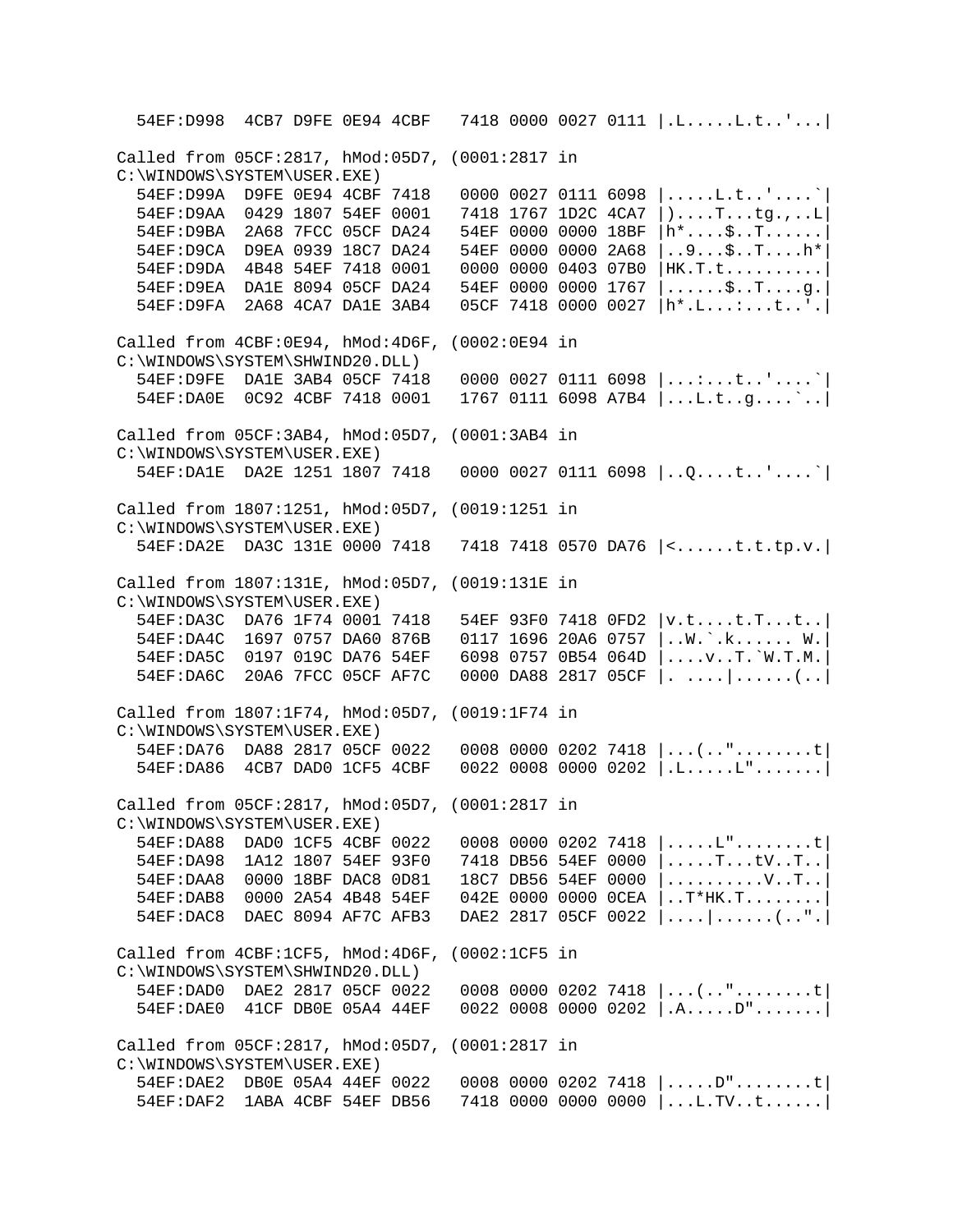54EF:DB02 1ABA 4CBF 05CF DB56 6098 0000 DB28 27BB |...L..V..`..(..'| Called from 44EF:05A4, hMod:486F, (0057:05A4 in C:\OFFICE\SHARED\WPC20\SHWIN20.DLL)<br>54EF:DB0E DB28 27BB 05CF 0022  $0008$  0000 0202 7418  $|$ ..'..".........t 54EF:DB1E 0202 7418 1767 7418 DB56 DB46 0CAC 1807 |...tg..tV.F.....| Called from 05CF:27BB, hMod:05D7, (0001:27BB in C:\WINDOWS\SYSTEM\USER.EXE)<br>54EF:DB28 DB46 0CAC 1807 00FC 44EF 1767 6098 042E |F........Dg..`..| 54EF:DB38 1767 0002 4CA7 DB6E 0000 1807 0000 DB6E |g....Ln.......n.| Called from 1807:0CAC, hMod:05D7, (0019:0CAC in C:\WINDOWS\SYSTEM\USER.EXE) 54EF:DB46 DB6E 07E9 1807 DB56 54EF 6098 4014 042E |n.....V..T.`.@..| 54EF:DB56 7418 0202 0000 0022 0008 D9DF 00A0 022A |.t....".......\*.| 54EF:DB66 00B1 0000 0010 0001 DB84 0A34 0001 0000 |..........4.....| Called from 1807:07E9, hMod:05D7, (0019:07E9 in C:\WINDOWS\SYSTEM\USER.EXE) 54EF:DB6E DB84 0A34 0001 0000 4014 6098 41CF 7344 |..4......@.`.ADs| 54EF:DB7E 5D76 0001 0000 DBA4 0687 44EF 0000 0000 |v].........D....| Called from 1807:0A34, hMod:05D7, (0019:0A34 in C:\WINDOWS\SYSTEM\USER.EXE)<br>54EF:DB84 DBA4 0687 44EF 0000  $000006A$ A 44EF 4014  $|......$ D......D.. 54EF:DB94 0070 0000 5D76 41CF 1BBA DD20 3ABF 0000 |p...v].A.. ..:..| Called from 44EF:0687, hMod:486F, (0057:0687 in C:\OFFICE\SHARED\WPC20\SHWIN20.DLL) 54EF:DBA4 DBCE 0427 3A8F 1BBA 71CF 0000 0000 058E |..'..:...q......| 54EF:DBB4 3A8F 4014 0070 5D76 DF80 01FF 11BE 71CF |.:.@p.v].......q| 54EF:DBC4 1BBA 71CF 8000 14D6 4014 DC0C 00AC 3A8F |...q.....@.....:| Called from 3A8F:0427, hMod:486F, (0020:0427 in C:\OFFICE\SHARED\WPC20\SHWIN20.DLL) 54EF:DBCE DC0C 00AC 3A8F 0000 0000 0002 0000 0000 |.....:..........| 54EF:DBDE 0000 0000 DD0A 54EF C188 0008 0000 0000 |.......T........| 54EF:DBEE 0000 0000 0000 7017 0000 DC6E 54EF DD12 |.......p..n..T..| 54EF:DBFE 54EF DC66 54EF DD20 54EF 0000 54EF DE68 |.Tf..T ..T...Th.| Called from 3A8F:00AC, hMod:486F, (0020:00AC in C:\OFFICE\SHARED\WPC20\SHWIN20.DLL)<br>54EF:DC0C DE68 0954 4AAF 0002 54EF:DC0C DE68 0954 4AAF 0002 0000 0000 0000 0000 |h.T..J..........|<br>54EF:DC1C DD0A 54EF C188 000C 0000 0000 0000 0000 |...T............| 54EF:DC1C DD0A 54EF C188 000C 0000 0000 0000 0000 |...T............<br>54EF:DC2C 0000 7017 0000 DC6E 54EF DD12 54EF DC66 |...p..n..T...Tf. 54EF DD12 54EF DC66  $| \dots p \dots n \dots T \dots T$ f. 54EF:DC3C 54EF DD20 54EF 0000 DF80 80DF 009C 0000 |.T ..T..........|  $54EF:DC4C$  C188 000C 0003 1767 0000 6ACF 0000 6AC7  $|......g...j...j|$  54EF:DC5C 0000 711F 54EF 0001 003E 0000 0001 DC96 |...q.T..>.......| 54EF:DC6C 1D36 0800 DC7A 54EF 4014 F090 4C5F 4014 |6...z..T.@..\_L.@| 54EF:DC7C 0202 0000 0031 003E 66BB 0099 0031 003E |....1.>..f..1.>.| 54EF:DC8C 007F 0000 0000 0211 4014 DD70 04CB DD70 |.........@p...p.| 54EF:DC9C 04D4 05CF 08D2 55A0 F095 0000 18BF DCCA |.......U........| 54EF:DCAC 0939 18C7 DD04 54EF 0000 0000 2A68 4B48 |9......T....h\*HK|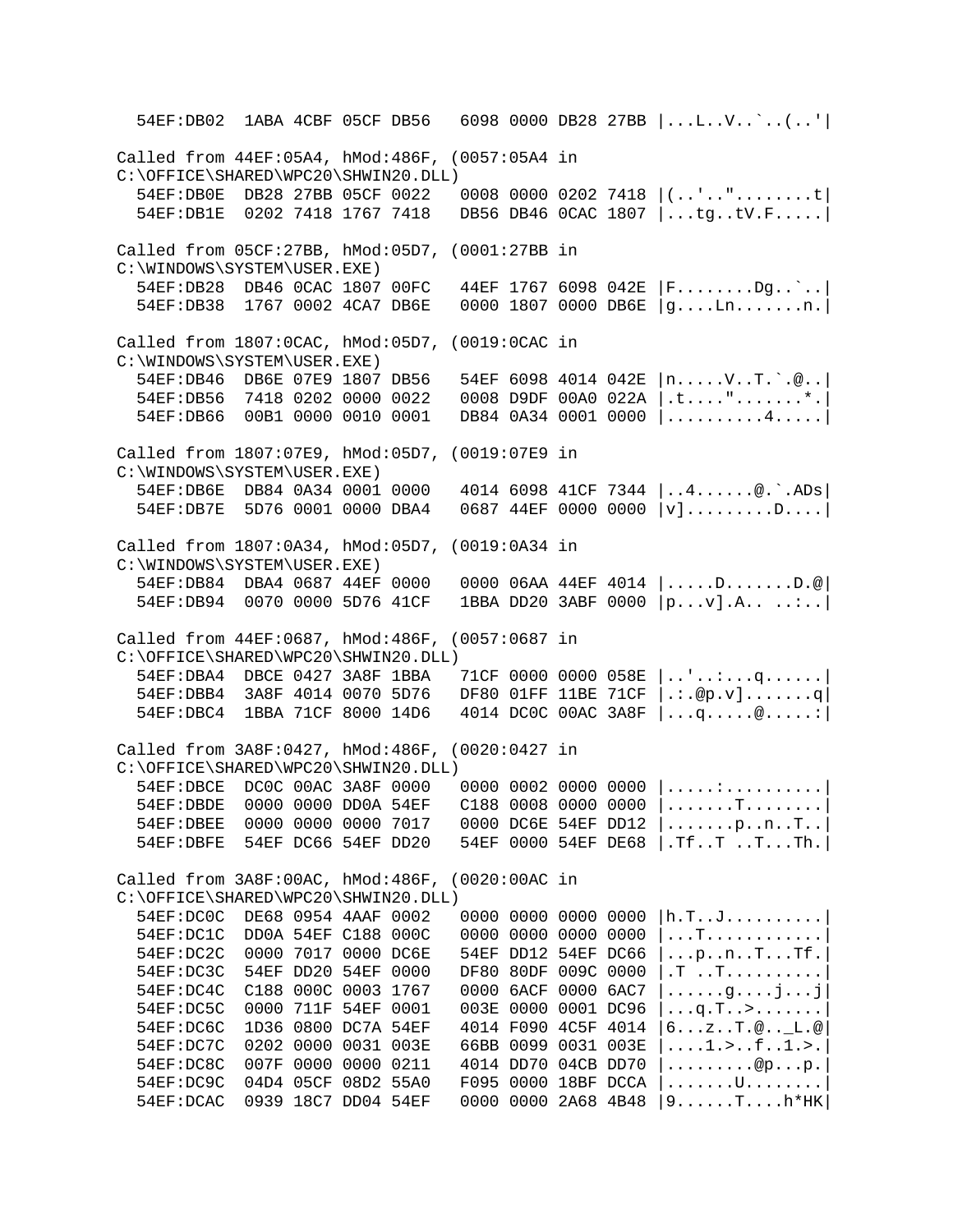|                                                    | 54EF:DCBC                                                                       |      |  | 54EF 01FF 00E1 FFFF                        |                 | FFFF 5D9B 07B0 DCFE                        | .T.                                                                                        |
|----------------------------------------------------|---------------------------------------------------------------------------------|------|--|--------------------------------------------|-----------------|--------------------------------------------|--------------------------------------------------------------------------------------------|
|                                                    | 54EF:DCCC                                                                       |      |  | 8094 05CF DD04 0003                        |                 | 0000 0018 7017 2017                        | . p.                                                                                       |
|                                                    | 54EF:DCDC                                                                       |      |  | 0202 00BF 6380 7017                        |                 | F300 DCF4 209B 7017                        | $\ldots$ .c.p . p                                                                          |
|                                                    | 54EF: DCEC                                                                      |      |  | 0000 0000 5660 7017                        |                 | DD0A 4589 7017 0000                        | $\ldots$ $V.pE.p$                                                                          |
|                                                    | 54EF:DCFC                                                                       |      |  | 450B DD20 1EE1 4C4F                        |                 | 0011 0000 07A7 01FF                        | $\cdot$ E $\ldots$ OL $\ldots$                                                             |
|                                                    | 54EF:DD0C                                                                       |      |  | DF80 0B41 54EF 2E2A                        |                 | 7077 0064 0000 59B0                        | $\ldots A \ldots T^* \ldots P$                                                             |
|                                                    | 54EF:DD1C                                                                       | 0000 |  | 7017 3A74 625C                             |                 | 696F 5C6C DD00 0003                        | $\ldots$ pt:\boil\ $\ldots$ .                                                              |
|                                                    | 54EF:DD2C                                                                       |      |  | 000F 00CC DD5E 54EF                        |                 | DD5F 38EA DD6E 1F62                        | $\ldots$ $T_{\ldots}$ .8n.b.                                                               |
|                                                    | 54EF:DD3C                                                                       |      |  | DD6E 0005 1F50 DD78                        |                 | 0003 000F 00CC DD78                        | $n \ldots P$ . $x \ldots \ldots x$ .                                                       |
|                                                    | 54EF:DD4C                                                                       |      |  | 54EF DD79 54EF 0000                        |                 | DD64 54EF 07CB 01FF                        | .Ty. .T. .d. .T.                                                                           |
|                                                    | 54EF:DD5C                                                                       |      |  | 001C 0000 9ADF 2FF1                        |                 | 4C9F DD6E 000B 1F50                        | $\ldots \ldots \ldots$ . Ln $\ldots$ .                                                     |
|                                                    | 54EF:DD6C                                                                       |      |  | 0005 0005 DD84 62B1                        |                 | 05CF 0027 0018 F095                        | . b '                                                                                      |
|                                                    | 54EF:DD7C                                                                       |      |  | 4014 07A7 01FF DF80                        |                 | 0B41 54EF DD98 33B0                        | $\cdot \textcircled{a}$ $A \cdot T \cdot \cdot 3$                                          |
|                                                    | 54EF:DD8C                                                                       |      |  | 4C77 0000 59B0 0000                        |                 | 17D2 64B7 DDA6 0696                        | $wL \ldots Y \ldots d \ldots$                                                              |
|                                                    | 54EF:DD9C                                                                       |      |  | 4C77 59B0 DF80 59B0                        |                 | F095 DE4C 1110 4C77                        | wL.Y. Y. . L. wL                                                                           |
|                                                    | 54EF: DDAC                                                                      |      |  | 80DF 0001 0000 0000                        |                 | 0000 54EF DDDD 8094                        | . T                                                                                        |
|                                                    | 54EF:DDBC                                                                       |      |  | 05CF DE36 F090 0000                        | 0000            | 1767 1D2C 4CA7                             | $\ldots 6 \ldots \ldots g \ldots L$                                                        |
|                                                    | 54EF:DDCC                                                                       | 2A00 |  | 7FCC 05CF DE36                             |                 | 54EF 0000 0000 18BF                        | $.* \ldots 6 \ldots$ T.                                                                    |
|                                                    | 54EF:DDDC                                                                       |      |  | DDFC 0939 18C7 DE36                        |                 | 54EF 0000 0000 2A68                        | $96Th*$                                                                                    |
|                                                    | 54EF: DDEC                                                                      |      |  | 4B48 54EF F095 0000                        |                 | 0201 DE08 600B 09E7                        | $HK.T$ $\ldots$                                                                            |
|                                                    | 54EF:DDFC                                                                       |      |  | DF80 0000 0000 056C                        |                 | 6877 0000 6877 056C                        | $\ldots \ldots \ldots$ wh. $whl$ .                                                         |
|                                                    | 54EF:DEOC                                                                       |      |  | 00DE DE18 0841 4DB7                        |                 | 056C 6877 DE36 00FB                        | $\ldots$ . $\ldots$ $\ldots$ $\ldots$                                                      |
|                                                    | 54EF:DE1C                                                                       |      |  | 4DC7 0000 09E7 DF80                        |                 | 01FF 001A 0000 0001                        | .M.                                                                                        |
|                                                    | 54EF:DE2C                                                                       |      |  | DE38 49F9 01FF DF80                        |                 | 163F 003E 4BD7 DE46                        | $81?$ . $KF$ .                                                                             |
|                                                    | 54EF:DE3C                                                                       |      |  | 226A 05CF 0012 DF80                        |                 | 0E1A 4DB7 09BA 6877                        | $j$ " $Mwh$                                                                                |
|                                                    | 54EF:DE4C                                                                       |      |  | 0C67 DE5A 0B4D 410F                        |                 | 056C 6877 54EF DE64                        | g.Z.MAl.wh.Td.                                                                             |
|                                                    | 54EF:DE5C                                                                       |      |  | 436C 4C67 0570 6877                        |                 | DE9A 0001 DE9A 29DF                        | lCgLp.wh                                                                                   |
|                                                    |                                                                                 |      |  |                                            |                 |                                            |                                                                                            |
|                                                    | Called from 4AAF:0954, hMod:094F,                                               |      |  |                                            | (003F:0954 in   |                                            |                                                                                            |
|                                                    | C:\OFFICE\WPWIN\WPWIN61.EXE)                                                    |      |  |                                            |                 |                                            |                                                                                            |
|                                                    | 54EF:DE68                                                                       |      |  | DE9A 29DF 4C57 DF80                        |                 | 80DF 0000 0000 7FCC                        | $ \ldots$ ) WL $\ldots$ $ $                                                                |
|                                                    | 54EF: DE78                                                                      |      |  | 05CF 07A7 0570 6877                        |                 | 0000 54EF DE94 33B0                        | $ \ldots$ . p. wh. $\ldots$ T. $\ldots$ 3 $ $                                              |
|                                                    | 54EF: DE88<br>54EF: DE98                                                        |      |  | 4C77 0000 0000 0001<br>0001 DEBE 1514 4B87 |                 | 0001 0000 0000 0000<br>0000 0000 4014 0111 | $WL$                                                                                       |
|                                                    |                                                                                 |      |  |                                            |                 |                                            | $ \ldots\ldots\ldots\ldots\cdots\otimes\ldots $                                            |
| Called from $4C57:29DF$ , hMod:094F, (000A:29DF in |                                                                                 |      |  |                                            |                 |                                            |                                                                                            |
|                                                    | C:\OFFICE\WPWIN\WPWIN61.EXE)                                                    |      |  |                                            |                 |                                            |                                                                                            |
|                                                    | 54EF:DE9A DEBE 1514 4B87 0000                                                   |      |  |                                            |                 |                                            | 0000 4014 0111 80DF $  \dots, K, \dots, \emptyset, \dots  $                                |
|                                                    | 54EF: DEAA                                                                      |      |  | 0380 09FF DEB8 008F                        |                 | 4C57 0000 0000 80DF                        | $ \ldots \ldots \ldots \text{WL} \ldots \ldots $                                           |
|                                                    | 54EF: DEBA                                                                      |      |  | 0000 4C5F DF2C 3AF8                        |                 | 4C5F 0000 0000 54EF                        | $  \ldots L, \ldots L$                                                                     |
|                                                    | Called from $4B87:1514$ , hMod:094F,                                            |      |  |                                            | $(0024:1514$ in |                                            |                                                                                            |
|                                                    | C:\OFFICE\WPWIN\WPWIN61.EXE)                                                    |      |  |                                            |                 |                                            |                                                                                            |
|                                                    | 54EF:DEBE                                                                       |      |  | DF2C 3AF8 4C5F 0000                        |                 | 0000 54EF DF80 01FF                        | , : $\_L$ . $T$ . $ $                                                                      |
|                                                    | 54EF:DECE                                                                       |      |  | 0005 00A1 4014 DF80                        |                 | 54EF 0179 FFFE 80DF                        | $\ldots$ $\circ$ Ty                                                                        |
|                                                    | 54EF:DEDE                                                                       |      |  | 8810 49F9 01FF 00E1                        |                 | 0027 0018 0000 0000                        | . I '                                                                                      |
|                                                    | 54EF:DEEE                                                                       |      |  | 4CA7 0001 0000 0000                        |                 | 0000 0005 0005 0027                        | .L. ' .                                                                                    |
|                                                    | 54EF:DEFE                                                                       |      |  | 0018 00A1 0000 0027                        |                 | 0018 DF2A 0000 0117                        | . ' *                                                                                      |
|                                                    | 54EF:DF0E                                                                       |      |  | 18DF 000E 18E7 9A1A                        |                 | 4014 0000 0000 4CA7                        | . @ L                                                                                      |
|                                                    | 54EF:DF1E                                                                       |      |  | 55F4 554B 1767 DF36                        |                 | 0E79 38C7 DF80 DF46                        | .UKUg.6.y8F.                                                                               |
|                                                    |                                                                                 |      |  |                                            |                 |                                            |                                                                                            |
|                                                    | Called from 4C5F:3AF8, hMod:094F, (0009:3AF8 in<br>C:\OFFICE\WPWIN\WPWIN61.EXE) |      |  |                                            |                 |                                            |                                                                                            |
|                                                    | 54EF:DF2C DF46 27BB 05CF 0000                                                   |      |  |                                            |                 |                                            | 0000 80DF 0111 4014 $ F_{\cdot}, \cdot, \cdot, \cdot, \cdot, \cdot, \cdot, \cdot, \cdot  $ |
|                                                    |                                                                                 |      |  |                                            |                 |                                            |                                                                                            |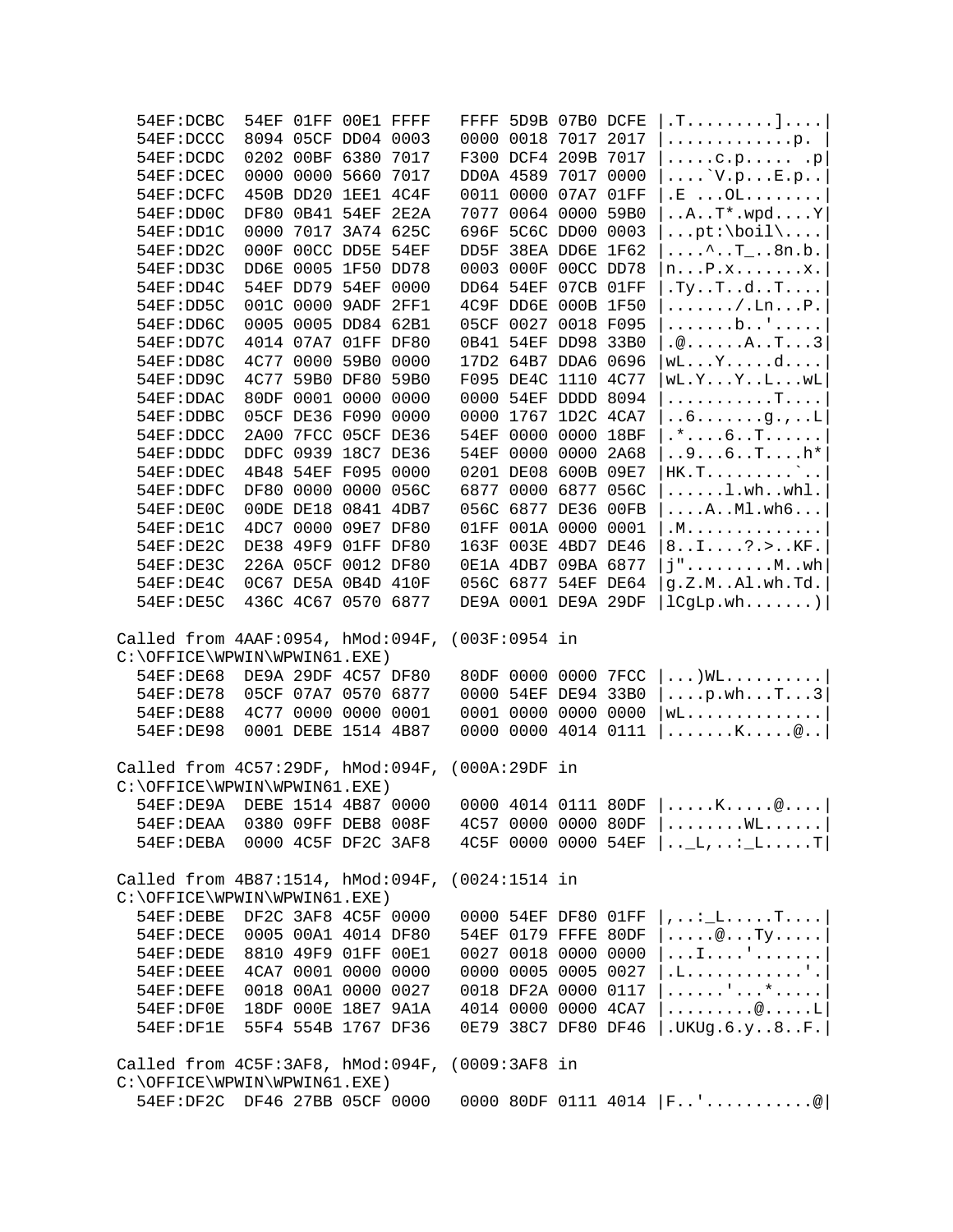54EF:DF3C 0111 4014 54EF 01FF 00E1 DF50 1F12 4C5F |...@.T....P...\_L| Called from 05CF:27BB, hMod:05D7, (0001:27BB in C:\WINDOWS\SYSTEM\USER.EXE) 54EF:DF46 DF50 1F12 4C5F 34CA 4C5F DF6E 1E71 4C5F |P...\_L.4\_Ln.q.\_L| Called from 4C5F:1F12, hMod:094F, (0009:1F12 in C:\OFFICE\WPWIN\WPWIN61.EXE) 54EF:DF50 DF6E 1E71 4C5F DF80 54EF 0001 0947 DF69 |n.q.\_L...T..G.i.| 54EF:DF60 7CEE 0282 DF80 54EF DF92 3DA3 3D79 DF92 |.|.....T...=y=..| Called from 4C5F:1E71, hMod:094F, (0009:1E71 in C:\OFFICE\WPWIN\WPWIN61.EXE) 54EF:DF6E DF92 1D3A 4C5F DF80 54EF 0001 0001 0000 |..:.\_L...T......| 54EF:DF7E 0001 4014 0111 80DF 0000 0000 66BB 0099 |...@.........f..| 54EF:DF8E 0031 003E E0F6 2138 4C97 54EE 0000 0001 |1.>...8!.L.T....| Called from 4C5F:1D3A, hMod:094F, (0009:1D3A in C:\OFFICE\WPWIN\WPWIN61.EXE) 54EF:DF92 E0F6 2138 4C97 54EE 0000 0001 0000 00F1 |..8!.L.T........| 54EF:DFA2 DFBE 1406 E0F7 01FF 00E1 DF90 1E98 4C97 |...............L| 54EF:DFB2 54EF 02E0 0757 0000 0F8F DFD6 0000 541F |.T..W..........T| 54EF:DFC2 DFD4 29D3 29E7 E096 0000 3BD4 0000 DFEA |...).).....;....| 54EF:DFD2 0000 541F DFE8 29D3 29E7 E0AA 0000 3C14 |...T...).).....<|  $54EF:DFE2$  0000 541F DFEA DFF0 4EC8 541F 012F E080 |...T.....N.T/...<br>54EF:DFF2 0836 011F 541E E0AA 3C14 1767 0004 0005 |6....T...<q..... 54EF:DFF2 0836 011F 541E E0AA 3C14 1767 0004 0005 54EF:E002 0006 00F8 000C 0000 5466 00BF 222D 24DB |........fT..-".\$| 54EF:E012 1160 0000 0004 0000 E5C0 000C E02C 097E |`...........,.~.| 54EF:E022 7F00 0000 01BF 0086 0190 0001 E03C 097E |............<.~.|  $54EF: E032$  0001 0000 01BF 0086 02E0 E054 0BE0 0001  $|$ ........T..... 54EF:E042 0000 0001 0000 01BF 01BF 02AE 1767 3C50 |............g.P<| 54EF:E052 0004 0AD4 1767 927E 3C3C 0AD4 9343 0000 |....g.~.<<..C...| 54EF:E062 8B31 30C8 0000 1767 E080 4A41 0117 0011 |1..0..g...AJ....|  $54EF: E072$  0040 1767 E0AA 3C14 1767 01CA 01CF E09C  $|0.9...$  <g...... 54EF:E082 026F 07D7 541E 0000 541F 0F5E 0F7C 0000 |o....T...T^.|...| 54EF:E092 0000 030A E0AA 0000 0EA2 E0C6 0F5D 5467 |............].gT| 54EF:E0A2 E0AA 54EF 0F7C 0F5E 4CA0 0000 0000 DB60 |...T|.^..L....`.| 54EF:E0B2 E0E8 0003 000F 00CC E0E8 0000 0000 34CA |...............4| 54EF:E0C2 4C5F 0000 0006 54EE 5FD6 041E 000D 0064 |\_L.....T.\_....d.| 54EF:E0D2 0000 0DA0 54EF 0050 0000 0042 0000 022C |.....TP...B...,.|  $54EF:EOE2$  0000 0156 0000 0003 0000 0302 41CE 0000  $\vert$ ..V...........A.. 54EF:E0F2 0003 0060 E102 21AC 4C97 0081 093F 4C9F |..`....!.L..?..L| Called from 4C97:2138, hMod:094F, (0002:2138 in C:\OFFICE\WPWIN\WPWIN61.EXE) 54EF:E0F6 E102 21AC 4C97 0081 093F 4C9F E114 6831 |...!.L..?..L..1h| Called from 4C97:21AC, hMod:094F, (0002:21AC in C:\OFFICE\WPWIN\WPWIN61.EXE) 54EF:E102 E114 6831 4C9F 0001 0081 093F 0000 54EE |..1h.L....?....T| 54EF:E112 54EF E13D 00C8 4C9F 0002 E124 54EF 0202 |.T=....L..\$..T..| Called from 4C9F:6831, hMod:094F, (0001:6831 in C:\OFFICE\WPWIN\WPWIN61.EXE)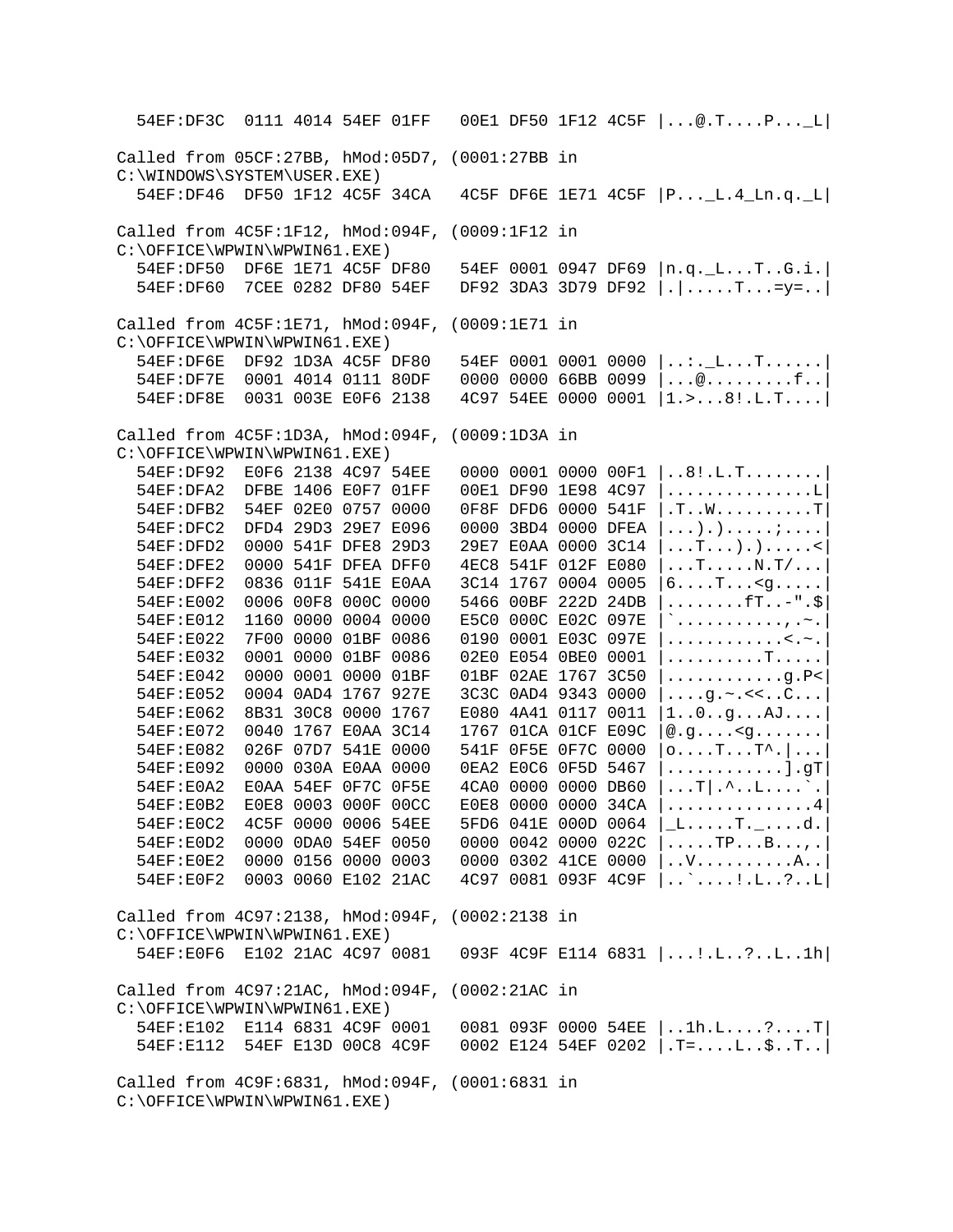54EF:E114 E13D 00C8 4C9F 0002 E124 54EF 0202 09FF |=....L..\$..T....| 54EF:E124 0018 09FF E130 54EF 0000 0000 502F 6175 |....0..T..../Pua| 54EF:E134 614C 6576 0000 54EF 0000 0000 0000 0000 |Lave...T........| Called from 4C9F:00C8, hMod:094F, (0001:00C8 in C:\OFFICE\WPWIN\WPWIN61.EXE) End of stack End of Qnc/W Report \*\*\*\*\*\*\*\*\*\*\*\*\*\*\*\*\*\*\*\*\*\*\*\*\*\*\*\*\*\*\*\*\*\*\*\*\*\*\*\*\*\*\*\*\*\*\*\* \* Quincy/W Rev 1.00<br>\* Copyright 1990 Lotus Development Corp \* Copyright 1990, Lotus Development Corp. \* Abnormal Termination Report \*\*\*\*\*\*\*\*\*\*\*\*\*\*\*\*\*\*\*\*\*\*\*\*\*\*\*\*\*\*\*\*\*\*\*\*\*\*\*\*\*\*\*\*\*\*\*\* \*\*\*\*\* An Exception 000Dh has occurred \*\*\*\*\* Registers: AX BX CX DX SI DI CS IP SS SP BP DS ES 5457 0003 0003 7FCF 0BCC 0000 0117 4B72 0B57 66BA 66BA 5457 0000 Top of Stack: 0B57:66BA 66D0 362E 54D7 0004 0000 0000 54E7 0BCC |.f.6.T.......T..| Date: 10/26/95 Time: 15:36.57 DOS Ver: 6.20 DPMI Ver: 00.90 Windows3 Ver: 03.10 CPU Type: 80486 Windows3 Info (hTask:624F) (Flags:0000.0C29) (PDB:7FF7) (Mode:P) Notes Build: Release 3.2 | September 2, 1994 Exception error code:0000 ---------------------------------------------------- Trace-back information format is as follows: Called from CS:IP, hMod:aaaa, (dddd:IP in filename)  $SS: BP$  xxxx xxxx ...  $|y...|$  $SS: BP+16$  xxxx xxxx ...  $|y...|$ Where: aaaa = Windows Module Handle for this code segment dddd = Code Segment value in Link Map xxxx = Word from stack displayed as High|Low (Same as CodeView DW command) y = ASCII representation ---------------------------------------------------- Stopped at 0117:4B72, hMod:010F, (0001:4B72 in C:\WINDOWS\SYSTEM\KRNL386.EXE) 0B57:66BA 66D0 362E 54D7 0004 0000 0000 54E7 0BCC |.f.6.T.......T..|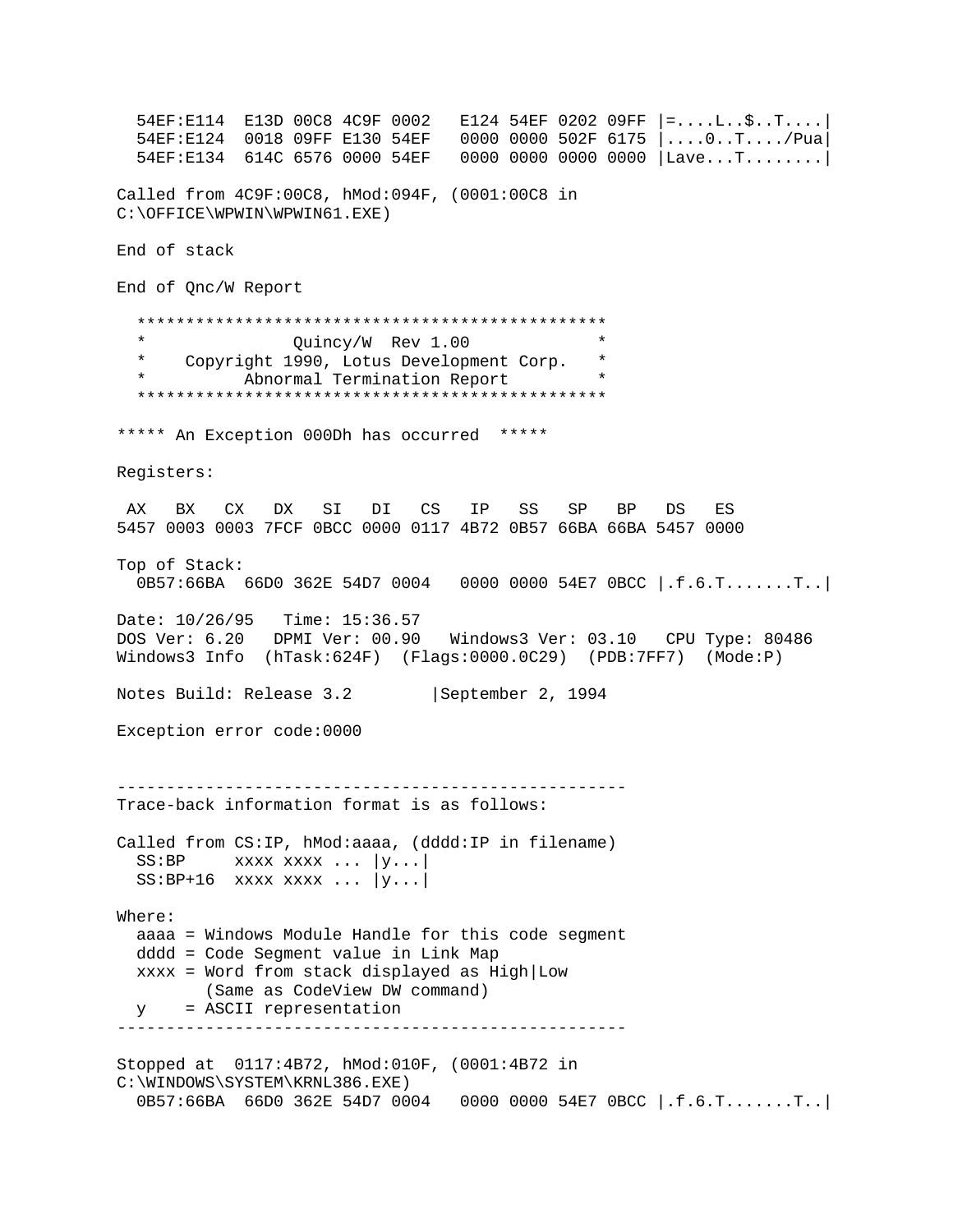0B57:66CA 0003 670E 16DC 66E8 222D 5517 0000 0000 |...g...f-".U....| Called from 54D7:362E, hMod:54DF, (0001:362E in C:\WINDOWS\SYSTEM\COMPOBJ.DLL)<br>0B57:66D0 66E8 222D 5517 0000 0000 0B57 0BCC 0003  $| .f-".U. . . .W. . . . .|$  0B57:66E0 0B57 16DC 0003 0BCC 66FA 53D9 7117 0BC8 |W........f.S.q..| Called from 5517:222D, hMod:55E7, (001A:222D in C:\WINDOWS\SYSTEM\OLE2.DLL)<br>0B57:66E8 66FA 53D9 7117 0BC8 6E97 0000 0000 16DC  $|f.S.q...n...|$ 0B57:66F8 0003 6716 15CE 7117 0BCC 7447 0000 0000 |...g...g..Gt....| Called from 7117:53D9, hMod:7F07, (0009:53D9 in C:\OFFICE\SHARED\TEXTART\TEXTART.EXE) 0B57:66FA 6716 15CE 7117 0BCC 7447 0000 0000 0003 |.g...q..Gt......| 0B57:670A 0000 16DC 0000 0000 0BCC 7447 673C 3BAC |..........Gt<g.;| Called from 7117:15CE, hMod:7F07, (0009:15CE in C:\OFFICE\SHARED\TEXTART\TEXTART.EXE) 0B57:6716 673C 3BAC 7117 16DC 6B57 0000 0000 0003 |<g.;.q..Wk......| 0B57:6726 5457 1F58 001C 0000 0000 0000 0000 16DC |WTX.............| 0B57:6736 6B57 54B7 0000 679E 0294 54B7 1782 6B57 |Wk.T...g...T..Wk| Called from 7117:3BAC, hMod:7F07, (0009:3BAC in  $C:\OPTICE\SHAREN\TEXTART\TEXTART.EXE)$ <br>0B57:673C 679E 0294 54B7 1782 6B 6B57 0002 0000 17B4  $|q_1, q_2, ...$ T..Wk...... 0B57:674C 6E97 6E97 5457 676C 0D6C 54D7 67B6 0B57 |.n.nWTlgl..T.gW.| 0B57:675C 0612 6E97 0004 5457 0508 6E97 0612 6E97 |...n..WT...n...n| 0B57:676C 6784 1289 54D7 0508 5457 0544 001C 0044 |.g...T..WTD...D.| 0B57:677C 679E 0237 54B7 00EA 6A67 6A9F 0544 001C |.g7..T..gj.jD...| 0B57:678C 10A9 6B3F 0020 7367 0100 6742 0B57 00EA |..?k .gs..BgW...| 0B57:679C 6A67 67C2 2FAF 6B3F 1782 6B57 00EA 6A67 |gj.g./?k..Wk..gj| Called from 54B7:0294, hMod:54DF, (0005:0294 in C:\WINDOWS\SYSTEM\COMPOBJ.DLL)<br>0B57:679E 67C2 2FAF 6B3F 1782 0B57:679E 67C2 2FAF 6B3F 1782 6B57 00EA 6A67 686C |.g./?k..Wk..gjlh|<br>0B57:67AE 0B57 5457 04D8 177E 0000 0001 0554 6E97 |W.WT..~.....T..n| 0B57:67AE 0B57 5457 04D8 177E 0000 0001 0554 6E97 |W.WT..~.....T..n|<br>0B57:67BE 55D4 6A67 67F0 06C3 54B7 0544 6E97 0020 |.Ugj.g...TD..n.|  $54B705446E970020$  .Ugj.g...TD..n . Called from 6B3F:2FAF, hMod:6E17, (0003:2FAF in C:\WINDOWS\SYSTEM\OLE2PROX.DLL)<br>0B57:67C2 67F0 06C3 54B7 0544 0B57:67C2 67F0 06C3 54B7 0544 6E97 0020 7367 0007 |.g...TD..n .gs..| 0B57:67D2 686C 0B57 0000 0000 0000 0000 5457 0030 |lhw.........WT0.<br>0B57:67E2 6828 0544 6E97 0000 0000 6828 6B57 683C |(hD..n....(hWk<h 0000 6828 6B57 683C |(hD..n....(hWk<h| Called from 54B7:06C3, hMod:54DF, (0005:06C3 in C:\WINDOWS\SYSTEM\COMPOBJ.DLL)<br>0B57:67F0 683C 141D 54A7 04D8 0B57:67F0 683C 141D 54A7 04D8 6E97 0020 7367 0007 |<h...T...n .gs..|<br>0B57:6800 686C 0B57 0000 0000 0000 0000 0156 6E97 |lhW..........V..n| 0B57:6800 686C 0B57 0000 0000 0000 0000 0156 6E97 |lhW..........V..n|<br>0B57:6810 0094 0B57 177E 6B57 0112 0000 0000 0000 |..W.~.Wk........|  $0112 0000 0000 0000 |...W.-Wk......|$ 0B57:6820 00C0 0000 0000 4600 0007 0000 0000 0002 |.......F........| 0B57:6830 0000 0000 0000 0000 0006 0001 6854 15FC |...........Th..|